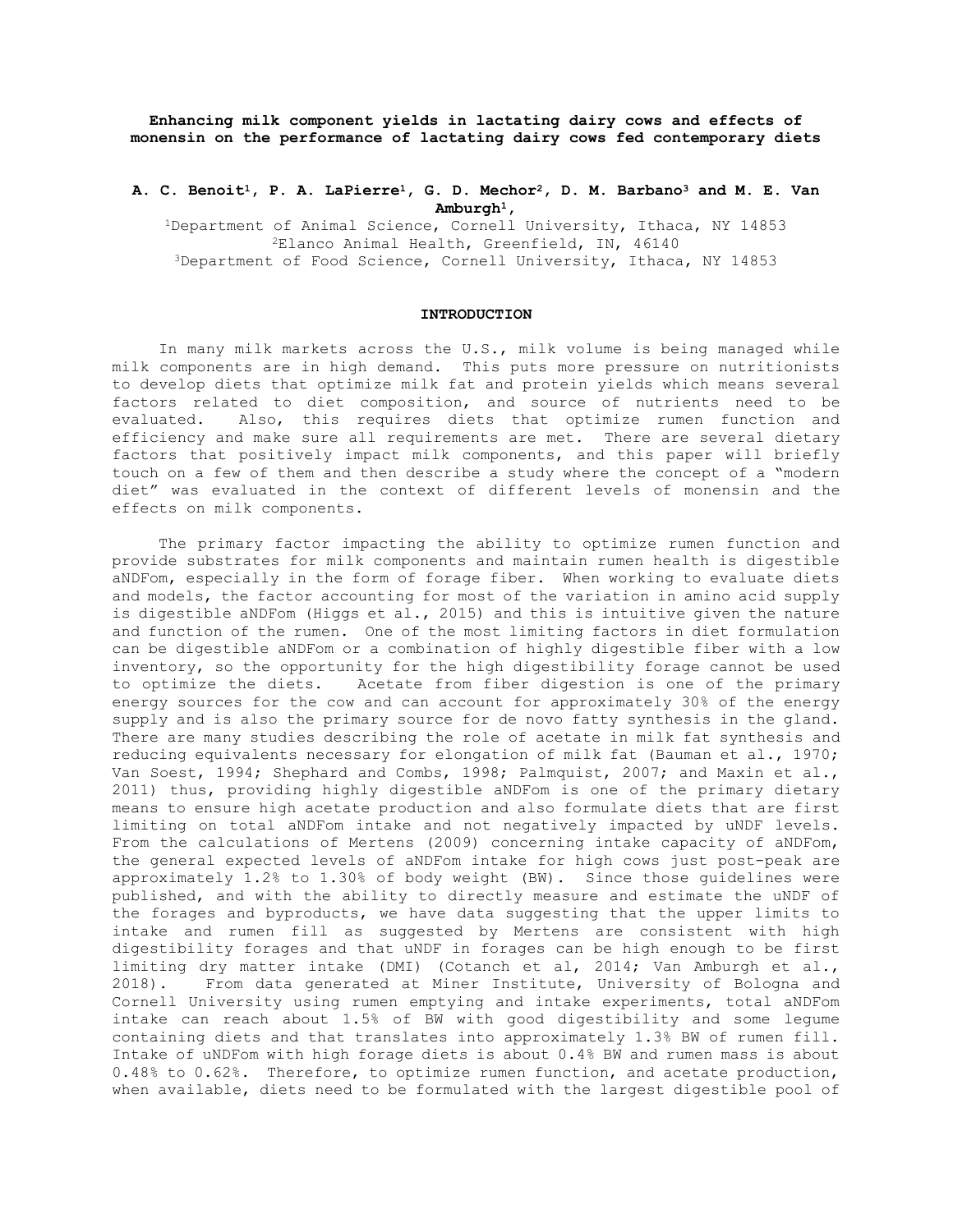aNFDom to ensure adequate DMI and fiber digestion for acetate yield keeping the relative limits to DMI in mind.

 In high quality pastures, the typical NFC fractions formulated for in North America are reversed with large water and ethanol soluble carbohydrates and lower starch. This suggests that the ruminant is more adapted to high sugar than high starch diets and from a component basis this makes sense as sugars will ferment to butyrate, a fat precursor (Oba et al., 2015 and Penner et al., 2011). In addition, sugar fermentation improves rumen pH by enhancing bacterial and protozoal yield (Penner et al., 2009; Dineen et al., 2020) and enhancing rumen energy status and epithelial transport of acids and glucose (Penner et al., 2011). Increased butyrate production can enhance milk fat percentage and yield and enhance fiber digestibility (Broderick et al., 2008). Data from Hoover (1987) and Hoover and Miller-Webster (1998) would suggest that in TMR fed cattle, rumen function is optimized at sugar levels of 6% to 8% dry matter in the diet. This would provide more substrates for milk fat synthesis, greater microbial yield for milk protein synthesis and enhance fiber digestion which would improve DMI, substrates and microbial yield.

 Further, to optimize milk components, amino acid (AA) supplies need to be optimized to meet the requirements for milk volume, fat, and protein (Yoder et al, 2020; LaPierre et al., 2019). With more data, it appears meeting requirements for amino acids, especially methionine and lysine with some data on histidine, that energetic efficiency, not protein efficiency is increased. This concept of horizontal integration was discussed by Lobley, (2007) where he demonstrates that AA will be used to fill any pathway necessary to improve the energetic efficiency of the animal and that protein and energy are integrated in metabolism and not separate entities as we normally formulate for. To that point, data have been published integrating the AA requirements on both a metabolizable energy basis (Higgs and Van Amburgh, 2016) or a digestible energy<br>basis (Lapierre et al., 2019). This approach makes amino acid formulation This approach makes amino acid formulation much more precise and estimated requirements tend to be higher than previously described. Modeling and cow response data from Higgs and Van Amburgh (2016) demonstrated the approach of describing AA requirements on a gram per megacalorie of metabolizable energy (ME) was a useful approach for defining more precise requirements for lactating dairy cattle. Recent work by LaPierre et al, (2019) suggests that when applying this approach using Cornell Net Carbohydrate Protein System (CNCPS) v6.55 (Van Amburgh et al., 2015) the values for methionine are 1.19 g/Mcal ME and for lysine is 3.21 g/Mcal ME based on energy corrected milk responses from lactating dairy cattle. Thus, to improve milk and milk component yield, those AA should be formulated close to those values.

 Some feed additives such as yeasts and ionophores are shown to impact milk components and the efficiency of microbial activity in the rumen. Although monensin is associated with improved feed efficiency, negative effects on milk fat production and synthesis have been previously reported. Monensin altered the content of saturated and unsaturated fatty acids (FA) in ruminal fermenters through inhibition of biohydrogenation (Fellner et al., 1997), thus it is hypothesized that the mode by which monensin decreases milk fat is through an accumulation of conjugated FA in the rumen that inhibit milk fat synthesis (Alzahal et al., 2008; Baumgard et al., 2000). More recently, the effect of monensin on milk fat production was greatest in studies that fed diets high in unsaturated FA (Alzahal et al., 2008; He et al., 2012), and a reduction in milk fat synthesis was predicted to be caused by an accumulation of long chain FA in the rumen that inhibit de novo FA synthesis (Dubuc et al., 2009). Further, monensin in high starch diets has been associated with a decrease in milk fat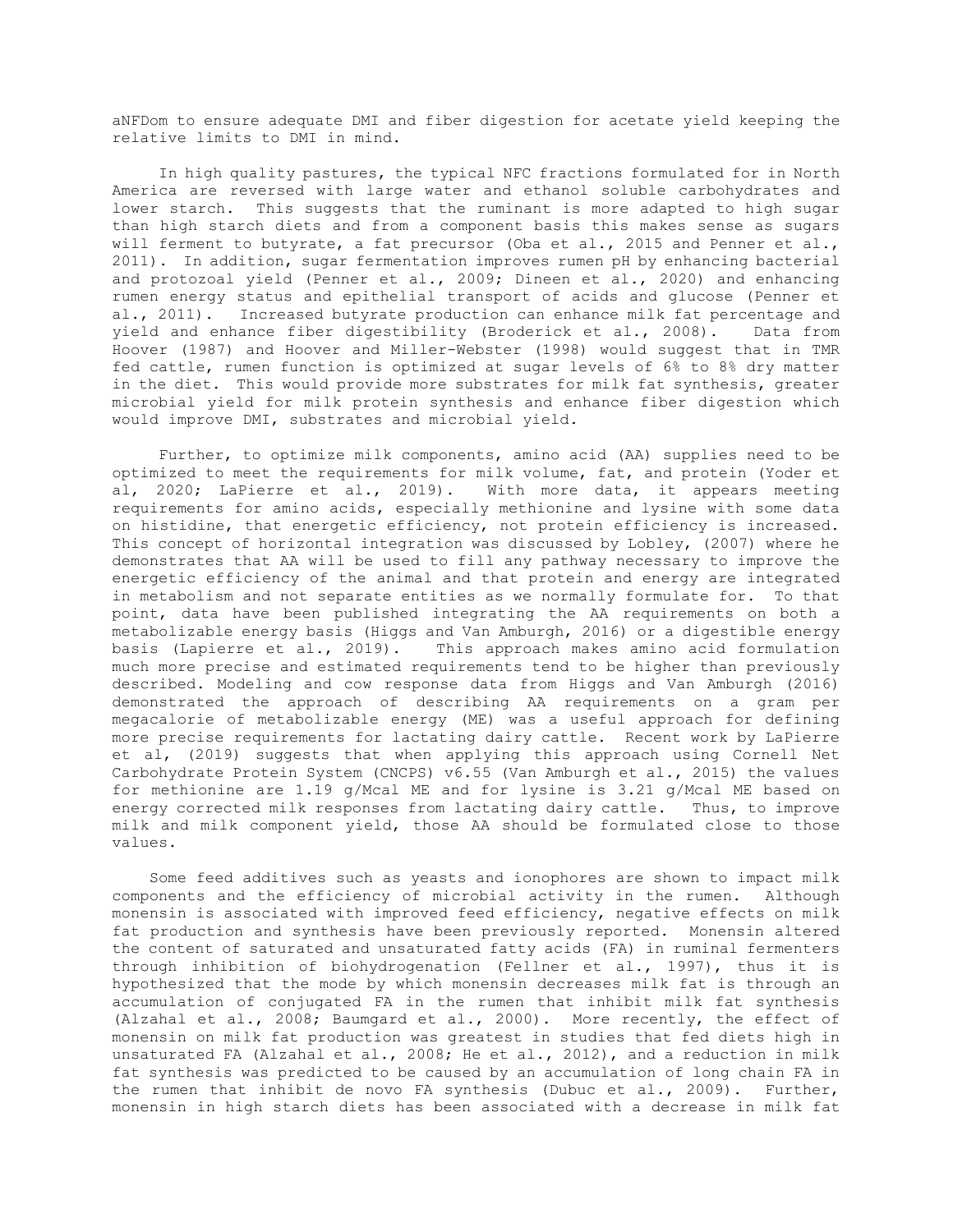production due to a reduction in biohydrogenation caused by monensin and high levels of rumen fermentable starch that decrease ruminal pH (Bradford and Allen, 2004; Van Amburgh et al., 2008). And more recently, Akins et al. (2014) reported a numerical decrease in milk fat content with monensin feeding in average starch (27%) diets, but not in reduced starch (21%) diets.

 Using diet formulation systems nutritionists can monitor rumen unsaturated FA load (RUFAL), dietary fat, starch, and NDF content to help minimize diet induced milk fat depression, and therefore understand how to optimize the use of monensin in lactating dairy cows. Previous studies that reported a decrease in milk fat production with monensin feeding were performed decades ago when dietary nutrients in dairy diets were not as well understood as they are today, and more recent monensin studies have reported no effect on milk fat production (Akins et al., 2014; Hagen et al., 2015; Vasquez et al., 2021).

 The FDA has approved the use of monensin in lactating dairy cattle diets at levels of 11 g/ton to 22 g/ton (DM basis), but recently, few studies have been conducted evaluating lactation performance at various monensin concentrations using more contemporary diets formulated with refined nutrient requirements and supplies. Therefore, the amount of monensin in the diet needed to effect milk production and composition, intake, and shifts in milk FA profile is of The objective of this study was to evaluate increasing dietary monensin (Rumensin, Elanco Animal Health, Greenfield, IN) concentration on milk performance, milk FA profile, and production efficiencies (component-corrected<br>milk/ DMI) in lactating dairy cows fed contemporary diets. We hypothesized milk/ DMI) in lactating dairy cows fed contemporary diets. milk performance and feed efficiency would improve with increasing levels of dietary monensin with no negative effects on milk component yield or shifts in FA profile.

#### **MATERIALS AND METHODS**

## *Experimental Design and Treatments*

 The experiment was conducted from September to December 2020 at the Cornell University Ruminant Center (Harford, NY), and all procedures were approved by Cornell University Animal Care and Use Committee. One-hundred ninety-two cows (120 ± 50 DIM; mean ± standard deviation) were stratified by parity, DIM, and pre-trial milk production, and assigned to 1 of 12 pens housing 16 cows per pen (12 multiparous and 4 primiparous) in a 91-day longitudinal study with a 29 day covariate and 62 day experimental period. All cows were fed 11 g/ton (DM basis) monensin for the adaptation and covariate period. Following the covariate period, pens were randomly assigned 1 of 4 treatment diets stratified by milk performance and BW data collected in the covariate period. Cattle were housed in freestall pens with 16 headlocks and sand-bedded stalls, and had free access to feed, water, and bedding. Cows were milked three times daily at 0700h, 1500h, and 2300h in a double-16 parallel parlor. Feed was delivered once daily as a TMR at 0600h ad libitum to allow for 5% refusals.

 Diets were formulated to meet or exceed nutrient demands for high producing lactating dairy cows using CNCPS (v6.55; Van Amburgh et al., 2015). Methionine and lysine were balanced using the latest information on requirements and supply as generated in the studies of LaPierre et al. (2020) where amino acid requirements are described on a gram per unit of ME basis (Higgs and Van Amburgh, 2016). For diet formulation, the methionine requirement was set at 1.19 g methionine per Mcal ME and lysine was set at 3.21 g per Mcal ME (or 2.7 times the grams methionine). All diets consisted of (DM basis) 34.9 % corn silage, 19.4 % grass haylage, 18 % corn meal, 6.8 % soybean meal, and 21 % pre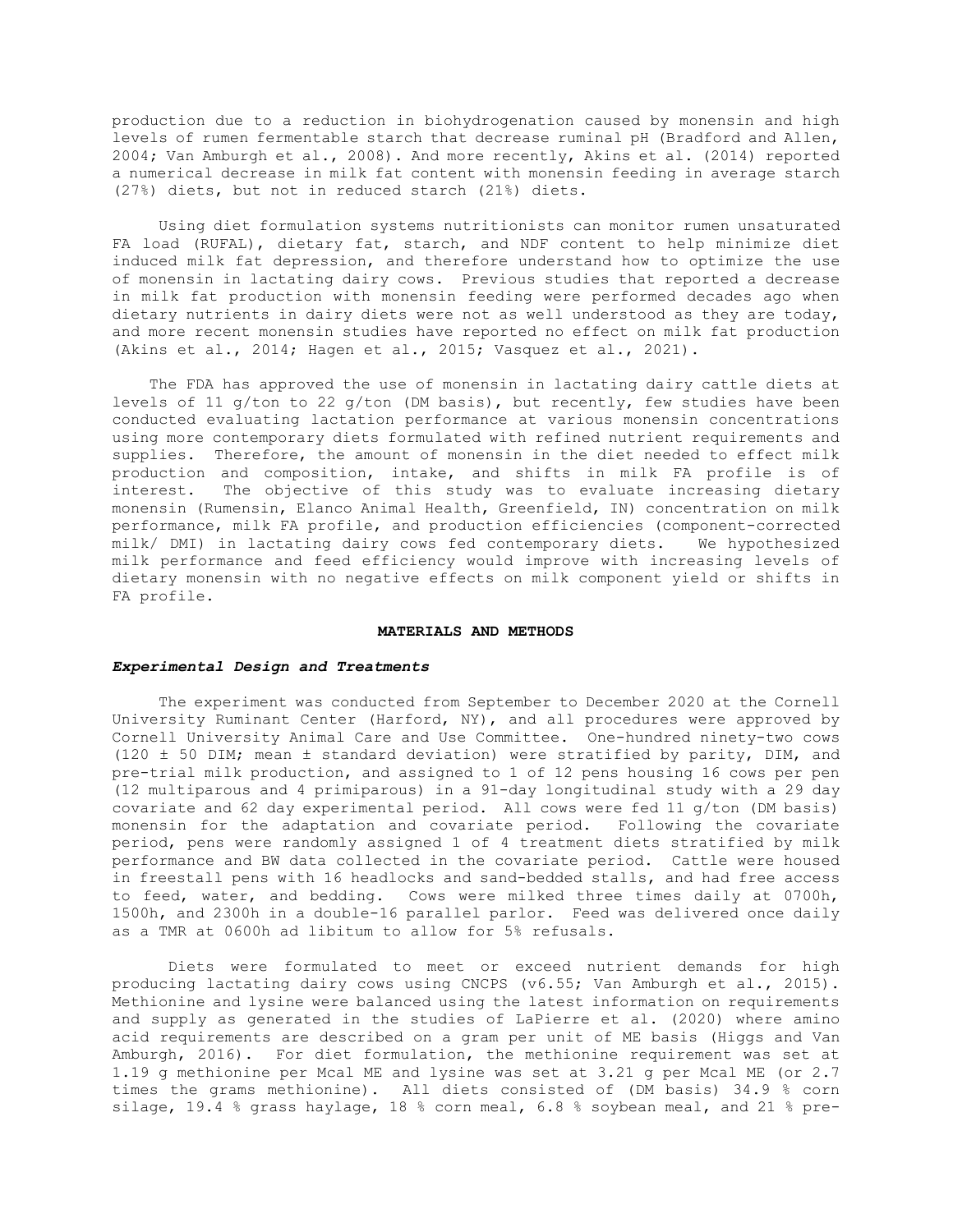mix containing monensin (Purina Animal Nutrition, Caledonia, NY; Table 1). Treatments were 0 g/ton monensin (CON), 11 g/ton monensin (R11), 14.5 g/ton monensin  $(R14.5)$ , and 18  $q/t$ on monensin  $(R18)$  on a DM basis, and monensin intake was formulated to be 305 mg/d, 404 mg/d, and 515 mg/d for R11, R14.5, R18, respectively.

 Forages and TMR were sampled twice weekly, composited, and sent to Cumberland Valley Analytical Services (Waynesboro, PA) once per week for nutrient analysis. Additionally, FA profile was determined on TMR samples. Grains were sampled once weekly, and a 4 wk composite was sent once monthly for chemical analysis. Grain mixes were sent for determination of monensin Grain mixes were sent for determination of monensin concentration upon delivery of a new batch (Eurofins Food Chemistry Testing US, Inc, Greenfield, IN). Feed DM was determined twice weekly for diet adjustment and calculation of DMI. Pen level intake was obtained daily using Feedwatch (Valley Agricultural Software, Tulare, CA), and determined using observations of feed offered and feed refused.

 Milk production was recorded at every milking (Delpro, DeLaval Inc, Kanas City, MO) and milk samples were taken at 3 consecutive milk sessions once weekly during the last two weeks of the covariate period and every week of the experimental period. Samples were analyzed for fat, true protein, anhydrous lactose, and MUN using a FTIR spectrophotometer (Lactoscope model FTA, Delta Instruments, Drachten, the Netherlands) at the Department of Food Science at Cornell University (Ithaca, NY). De novo, mixed-origin, and preformed FA were analyzed by FTIR on all milk samples according to PLS prediction models described by Woolpert et al. (2016) and calibration was carried out using gasliquid chromatography reference chemistry described by Wojciechowski and Barbano (2016). The same calibration set was used for milk components and FA analysis with concentrations ranging from 0.05 to 1.4 g/100g milk de novo FA, 0.08 to 2.2 g/100g milk mixed FA, and 0.06 to 1.9 g/100g milk preformed FA. In addition, FA chain length (mean carbon number per FA) and unsaturation (double bonds per FA) were measured as previously described by Wojciechowski and Barbano (2016). Body weight (BW) was obtained once weekly following the 1500h milk session as well as body condition score (BCS) using a 5-point scale according to Wildman et al. (1982). Blood samples were collected once weekly via the coccygeal vein into tubes containing sodium heparin. Samples were centrifuged (3,000 × *g* for 20 min at 4˚C), and plasma was harvested and frozen at -20 ˚C for urea nitrogen analysis (No. 640, Sigma-Aldrich, St. Louis, MO). Finally, rumination time (minutes per day) was obtained from cows with a pre-existing Smartbow ear tag (Zoetis, Parsippanny, NJ; CON: n = 34, R11: n = 38, R14.5: n  $= 42$ , and R18:  $n = 42$ ).

## *Statistical Analysis*

 All data, excluding BCS, were analyzed through SAS version 9.4 (SAS Institute Inc., Cary, NC) using PROC MIXED and LSMEAN statements to compare treatment means. When individual cow variables with covariate structure and repeated weekly measurements (milk production, milk composition and FA profile, BW, rumination, and PUN) were analyzed, pen was the experimental unit and cow was the observational unit as previously described by Fessenden et al. (2020) and Bellow et al. (2016), and the following model was used:

 $Y_{i,jklm} = μ + T_i + W_j + TW_{i,j} + P_{k;i} + B_{1:k;i} + BX_{1ik} + ε_{ikklm}$ 

where  $Y_{i,jklm}$  = dependent variable,  $\mu$  = overall mean,  $T_i$  = fixed effect of treatment i,  $W_j$  = fixed effect of week j, T $W_{i,j}$  = fixed interaction of treatment i and week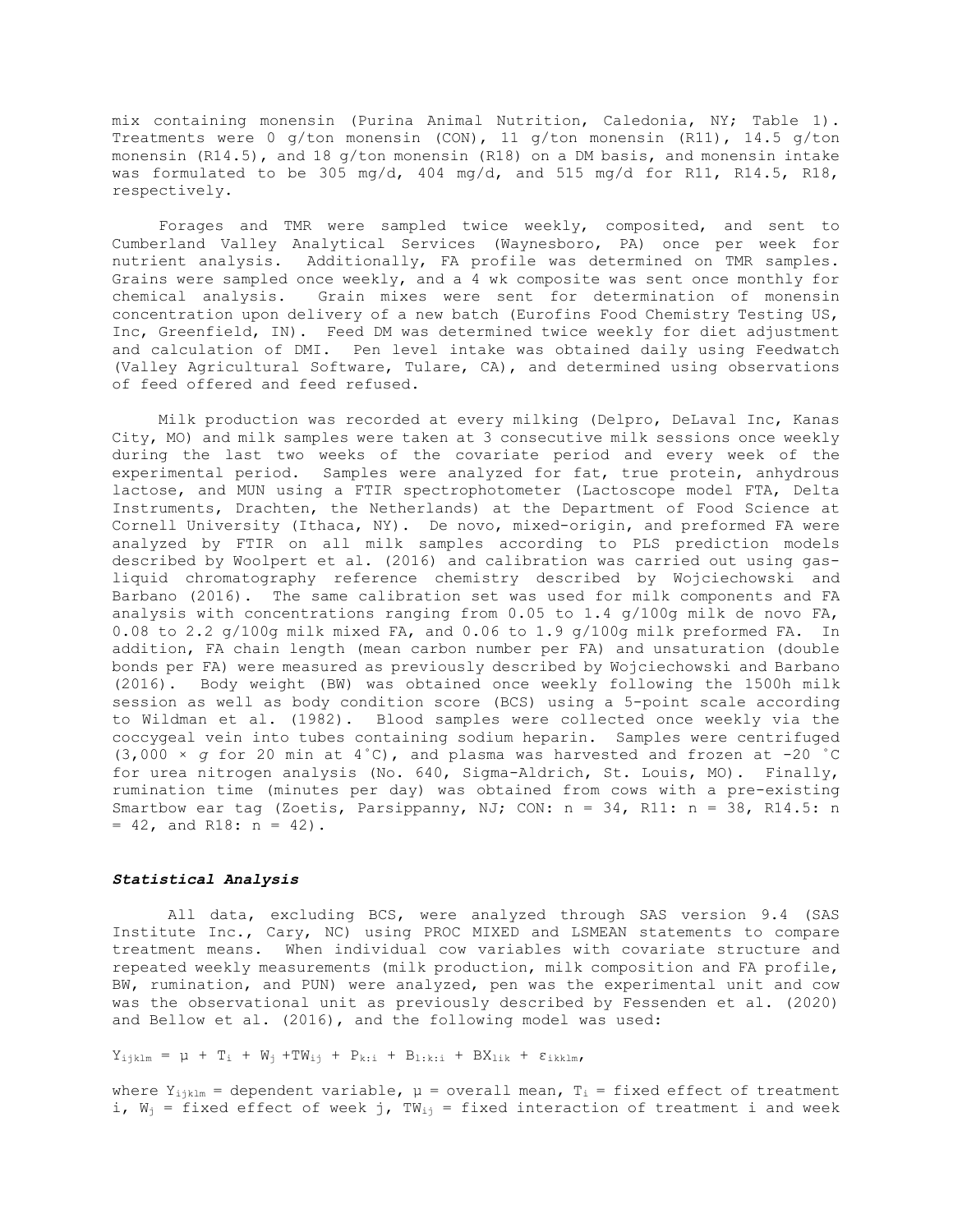j,  $P_{k:I}$  = random effect of pen k within treatment i,  $B_{1:k:i}$  = random effect of cow within pen k within treatment i,  $BX_{1ik} =$  the covariate adjustment for each cow, and  $\epsilon_{ikklm}$  = residual error. An auto-regressive structure [AR(1)] was used to

|                                      | Diet <sup>1</sup>           |       |       |      |  |  |
|--------------------------------------|-----------------------------|-------|-------|------|--|--|
| Ingredient, % of DM                  | $\mathop{\rm CON}\nolimits$ | R11   | R14.5 | R18  |  |  |
| Corn silage                          | 34.9                        | 34.9  | 34.9  | 34.9 |  |  |
| Grass haylage                        | 19.4                        | 19.4  | 19.4  | 19.4 |  |  |
| Corn meal                            | 18.0                        | 18.0  | 18.0  | 18.0 |  |  |
| Soybean meal                         | 6.81                        | 6.81  | 6.81  | 6.81 |  |  |
| SoyPass <sup>2</sup>                 | 5.83                        | 5.83  | 5.83  | 5.83 |  |  |
| Citrus pulp                          | 4.49                        | 4.49  | 4.49  | 4.49 |  |  |
| Wheat middlings                      | 4.49                        | 4.49  | 4.49  | 4.49 |  |  |
| Dextrose                             | 1.60                        | 1.60  | 1.60  | 1.60 |  |  |
| Bloodmeal                            | 1.00                        | 1.00  | 1.00  | 1.00 |  |  |
| Berga fat F1003                      | 0.60                        | 0.60  | 0.60  | 0.60 |  |  |
| Energy Booster 1004                  | 0.60                        | 0.60  | 0.60  | 0.60 |  |  |
| Ground limestone                     | 0.54                        | 0.54  | 0.54  | 0.54 |  |  |
| Min AD5                              | 0.45                        | 0.45  | 0.45  | 0.45 |  |  |
| Sodium bicarbonate                   | 0.42                        | 0.42  | 0.42  | 0.42 |  |  |
| White salt                           | 0.27                        | 0.27  | 0.27  | 0.27 |  |  |
| Vitamin and mineral mix <sup>6</sup> | 0.22                        | 0.22  | 0.22  | 0.22 |  |  |
| Magnesium oxide                      | 0.11                        | 0.11  | 0.11  | 0.11 |  |  |
| Smartamine M <sup>7</sup>            | 0.10                        | 0.10  | 0.10  | 0.10 |  |  |
| Smartamine ML7                       | 0.10                        | 0.10  | 0.10  | 0.10 |  |  |
| Levucell SC <sup>8</sup>             | 0.05                        | 0.05  | 0.05  | 0.05 |  |  |
| Rumensin 90 <sup>9</sup>             | $\qquad \qquad -$           | 0.006 | 0.008 | 0.01 |  |  |

Table 1. Ingredient composition of experimental diets

 $\frac{1}{1}$ CON = 0 g/ton monensin, R11 = 13 g/ton monensin, R14.5 = 15.8 g/ton monensin,  $R18 = 19.3$  g/ton monensin.

2Lignotech USA, Rothschild, WI.

3Berg + Schmidt America LLC, Libertyville, IL.

4Milk specialties, Eden Prairie, MN.

5Calcium (22%) and magnesium (12%) supplement (Min-AD, Winnemucca, NV).  $6$ Contained (DM basis) 27.4% Ca; 223 ppm Fe; 24,997 ppm Zn; 5,765 ppm Cu; 18,473

ppm Mn; 134.5 ppm Se; 568 ppm Co; 568 ppm I; 2021 KIU/kg vitamin A; 562 KIU/kg vitamin D; 9660 IU/kg vitamin E)

7Adisseo Inc, Alpharetta, GA.

8Lallemand Inc, Milwaukee, WI.

9Monensin, 90.7 g/lb. (Elanco Animal Health, Greenfield, IN).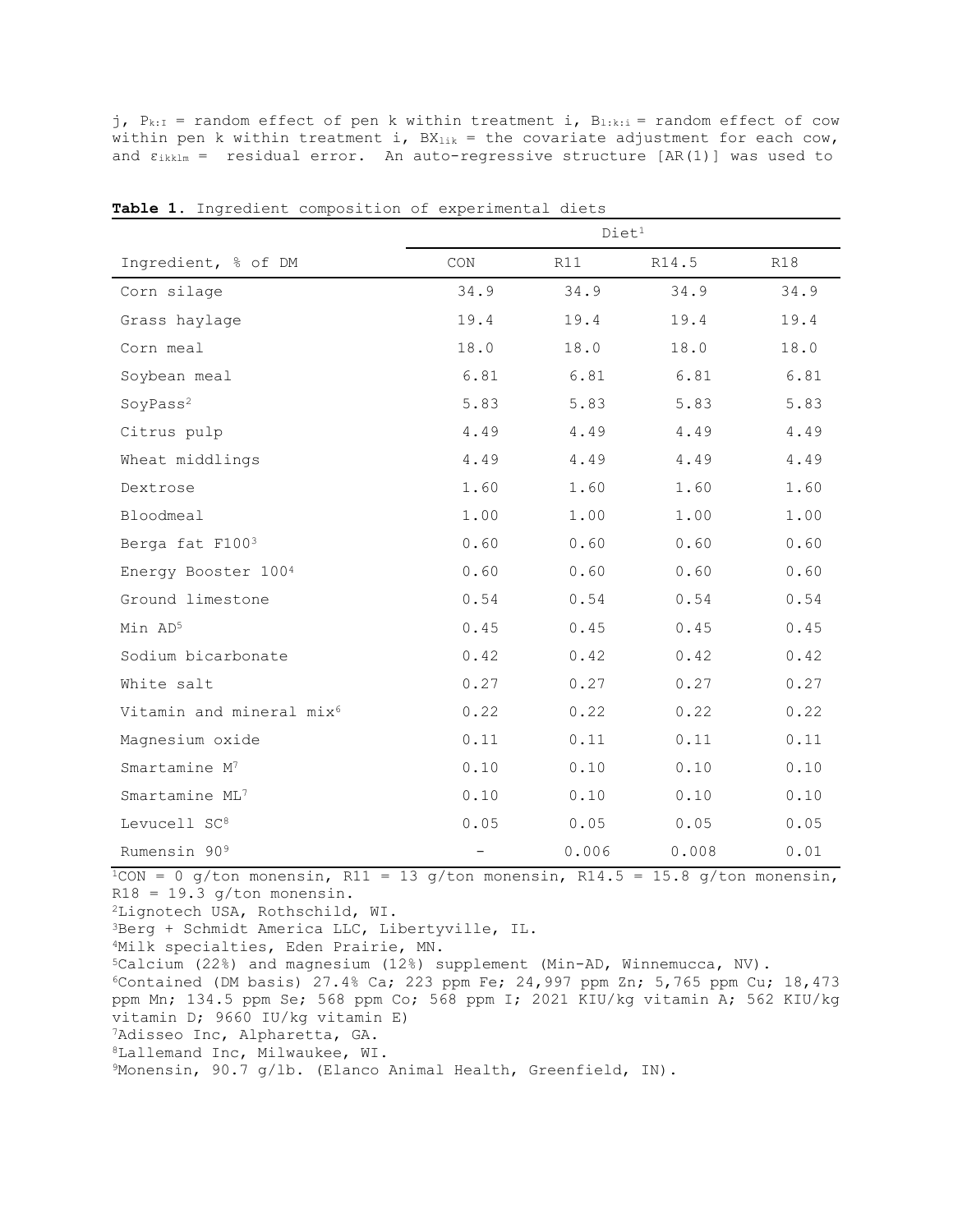analyze repeated measurements with cow in pen within treatment. For pen level variables (DMI and production efficiencies), a random effect of pen within treatment was used. Three cows did not complete the experiment due to health issues (1 and 2 cows from R14.5 and CON, respectively). The BW data from wk 6 to 9 of the experimental period were removed from statistical analysis due to scale malfunctions during extreme cold weather conditions, with wk 5 BW was used as final BW to determine BW change. Degrees of freedom were determined using Kenward-Roger option and least square means were adjusted by Tukey method for multiple comparison tests. Body condition score data was analyzed using a non-parametric analysis (PROC NPAR1WAY) with treatment as the classification variable. Statistical significance was reported as  $P \leq 0.05$  and tendencies as  $0.05 < p \leq 0.10$ .

#### **RESULTS AND DISCUSSION**

Ingredient composition and chemical analysis of the diets are in Table 1 and 2, respectively, and chemical analysis of the forages and concentrate mixes are in Table 3. The analyzed monensin concentration for all treatment pre-mixes, on a DM basis, are as follows:  $CON = 0$  q/ton monensin,  $R11 = 13$  $g/t$ on monensin, R14.5 = 15.8  $g/t$ on monensin, and R18 = 19.3  $g/t$ on monensin. The actual monensin intake was 0, 384, 465, and 589 mg/d for CON, R11, R14.5, and R18, respectively. Lactation performance results are in Table 4. We observed a numerical increase in DMI in the R18 group compared to CON, R11, and R14.5 (27.7 vs. 26.9, 26.8, and 26.7 kg/d, respectively). Monensin treatment tended to have a quadratic effect on DMI (*P* = 0.10) where R11 and R14.5 had slightly decreased DMI compared to CON, but DMI increased in the R18 group. This finding is not consistent with previous studies as increasing dietary monensin has been associated with either no change or a slight decrease in DMI (Akins et al., 2014; Hagen et al., 2015), although Recktenwald et al. (2014) reported a trend for increased DMI in cows fed monensin compared to none in diets high and low in starch and protein content. Milk yield was not affected by monensin treatment in agreement with experiments of Alzahal et al. (2008) and Hagen et al. (2015) (Table 4). The lack of an adaptation period for the CON group following the covariate diet of 11 g/ton monensin was predicted to decrease the ability to detect treatment effects because we observed a decrease in milk yield in the CON group compared to all monensin treated groups from wk 4 to 9 (data not shown) indicating cows were still adjusting to the removal of monensin in the beginning 3 wk of the experimental period. This is consistent with lactose production data as we observed a decrease in lactose yield in the CON group compared to all monensin treated groups following wk 3 of the experimental period (data not shown). In agreement, Akins et al. (2014) reported an increase in milk yield in cows fed monensin from wk 4 to 12, but not from wk 1 to 3, suggesting cows were still adapting to monensin changes in the diet. Additionally, the experimental period for Akins et al. (2014) was 3 wk longer than the current study, allowing for greater detection of monensin effects on milk yield over time.

 No significant treatment effects were observed for milk fat concentration or yield; however, milk fat percentage increased numerically with increasing monensin concentration (4.60, 4.67, 4.71, and 4.66 for CON, R11, R14.5, and R18 respectively; Table 4). The numerical increase in milk fat was most likely an effect of monensin on de novo FA synthesis as there was a linear increase (P < 0.05; Table 5) in de novo and mixed fat content with increasing levels of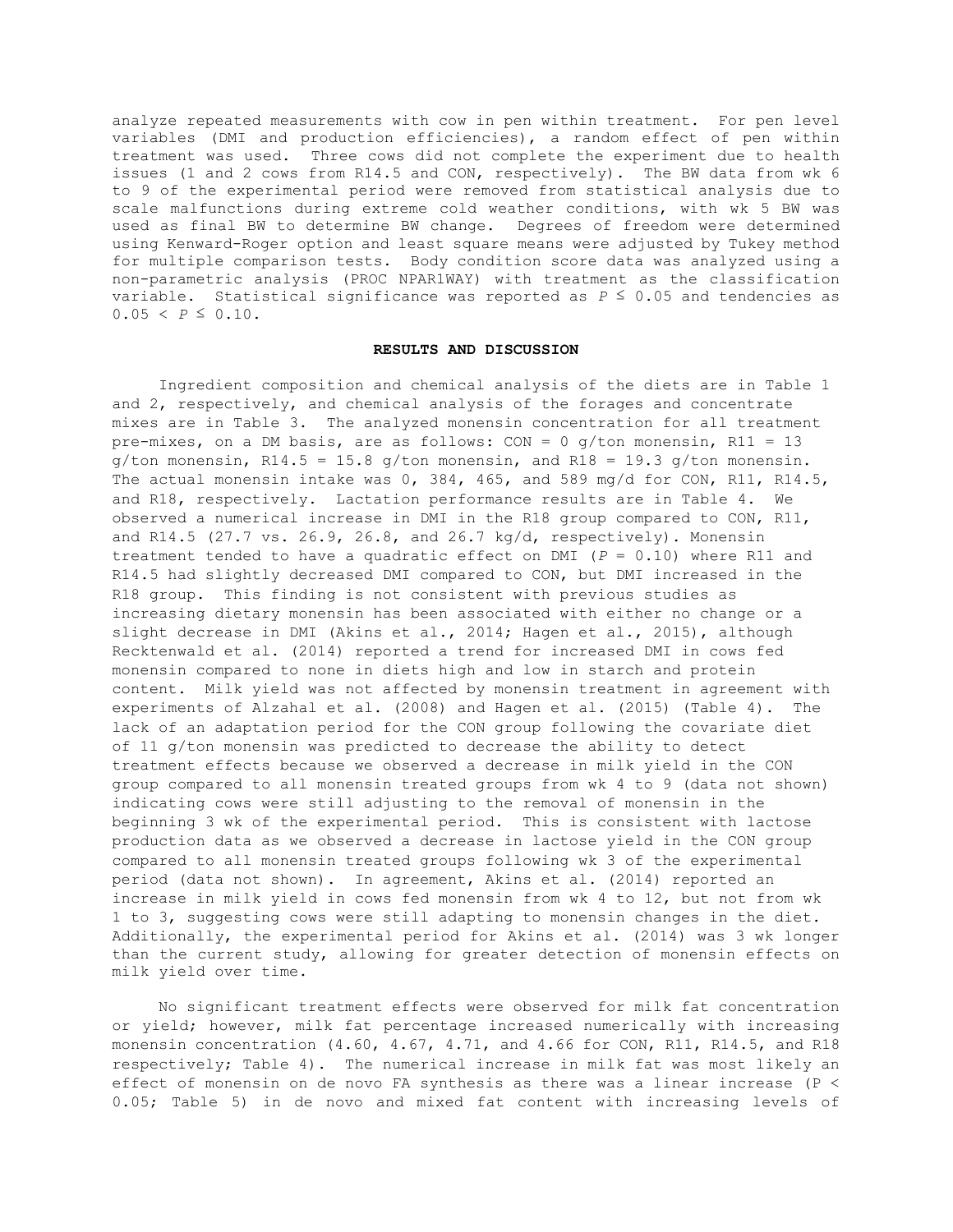monensin. Previous research has shown monensin decreases milk fat concentration with increasing monensin levels (Dubuc et al., 2009; Duffield et al., 2008b), while others ( Martinez et al., 2009; McCarthy et al., 2018) have reported no effect on milk fat. More recently, monensin has been shown to interact with other dietary factors such as starch content and unsaturated oils to reduce milk fat, rather than causing milk fat depression independently (McCarthy et al., 2018). Van Amburgh et al. (2008) also reported monensin diets high in

|                                | Diet <sup>1</sup> |                 |                 |                 |  |  |  |  |
|--------------------------------|-------------------|-----------------|-----------------|-----------------|--|--|--|--|
| Item                           | CON               | R11             | R14.5           | <b>R18</b>      |  |  |  |  |
| DM, % as-fed                   | $43.4 \pm 1.5$    | $44.0 \pm 1.2$  | $43.5 \pm 1.3$  | $44.1 \pm 1.4$  |  |  |  |  |
| CP, % of DM                    | $15.3 \pm 0.3$    | $14.9 \pm 0.6$  | $15.0 \pm 0.6$  | $15.4 \pm 0.6$  |  |  |  |  |
| ADF, % of DM                   | $19.4 \pm 1.6$    | $20.4 \pm 1.6$  | $19.7 \pm 1.0$  | $18.8 \pm 1.4$  |  |  |  |  |
| aNDF, % of DM                  | $32.0 \pm 1.4$    | $32.8 \pm 0.9$  | $31.7 \pm 1.1$  | $31.3 \pm 1.7$  |  |  |  |  |
| Sugars, % of DM                | $5.7 \pm 0.3$     | $5.7 \pm 0.7$   | $5.8 \pm 0.2$   | $5.9 \pm 0.4$   |  |  |  |  |
| Starch, % of DM                | $25.6 \pm 1.6$    | $24.9 \pm 1.0$  | $25.3 \pm 0.9$  | $26.2 \pm 1.2$  |  |  |  |  |
| Ether extract, % of DM         | $4.4 \pm 0.2$     | $4.2 \pm 0.3$   | $4.4 \pm 0.2$   | $4.2 \pm 0.3$   |  |  |  |  |
| Ash, % of DM                   | $7.2 \pm 0.3$     | $7.0 \pm 0.3$   | $7.1 \pm 0.4$   | $7.1 \pm 0.3$   |  |  |  |  |
| NFC, % of DM                   | $43.7 \pm 1.2$    | $43.7 \pm 0.9$  | $44.5 \pm 1.6$  | $44.6 \pm 1.4$  |  |  |  |  |
| NSC, % of DM                   | $31.3 \pm 1.5$    | $30.5 \pm 1.1$  | $31.1 \pm 0.8$  | $32.1 \pm 1.1$  |  |  |  |  |
| $ME$ , Mcal/kq <sup>2</sup>    | 2.7               | 2.7             | 2.7             | 2.7             |  |  |  |  |
|                                |                   |                 |                 |                 |  |  |  |  |
| FA, % of DM                    |                   |                 |                 |                 |  |  |  |  |
| Total                          | $3.56 \pm 0.31$   | $3.47 \pm 0.11$ | $3.73 \pm 0.27$ | $3.78 \pm 0.28$ |  |  |  |  |
| 16:0                           | $1.12 \pm 0.13$   | $1.04 \pm 0.03$ | $1.14 \pm 0.11$ | $1.19 \pm 0.10$ |  |  |  |  |
| 18:0                           | $0.33 \pm 0.05$   | $0.31 \pm 0.03$ | $0.33 \pm 0.06$ | $0.35 \pm 0.05$ |  |  |  |  |
| $18:1$ $cis-9$                 | $0.50 \pm 0.07$   | $0.49 \pm 0.02$ | $0.53 \pm 0.05$ | $0.54 \pm 0.06$ |  |  |  |  |
| $18:2$ cis-9, cis-12           | $1.13 \pm 0.08$   | $1.11 \pm 0.05$ | $1.20 \pm 0.07$ | $1.20 \pm 0.07$ |  |  |  |  |
| $18:3$ cis-9, cis-12,          | $0.31 \pm 0.04$   | $0.34 \pm 0.02$ | $0.33 \pm 0.04$ | $0.32 \pm 0.03$ |  |  |  |  |
| $cis-15$<br>RUFAL <sup>3</sup> | 1.94              | 1.94            | 2.06            | 2.06            |  |  |  |  |

**Table 2.** Analyzed nutrient composition (mean ± SD) of experimental diets

 $1$ CON = 0 g/ton monensin, R11 = 13 g/ton monensin, R14.5 = 15.8 g/ton monensin,  $R18 = 19.3$  g/ton monensin.

2Predicted using the Cornell Net Carbohydrate and Protein System v6.5 (Van Amburgh et al., 2015).

<sup>3</sup>Rumen unsaturated fatty acid load =  $18:1 + 18:2 + 18:3$  from the chromatographic analysis of the diets.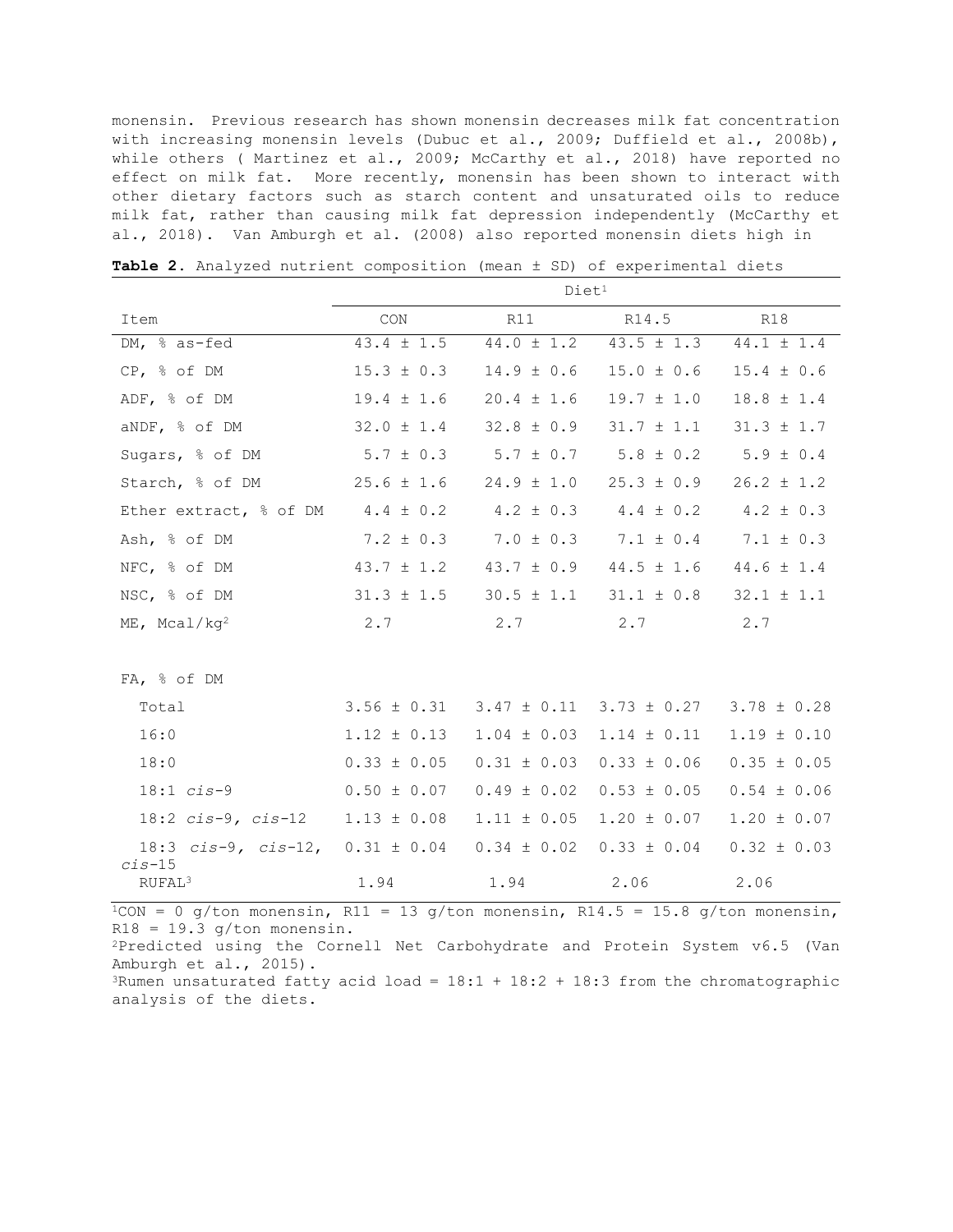|                           |                | Grass          |                |                |                |                |
|---------------------------|----------------|----------------|----------------|----------------|----------------|----------------|
| Item                      | Corn Silage    | Haylage        | CON Mix        | R11 Mix        | $R14.5$ Mix    | R18 Mix        |
| DM, $\frac{6}{6}$ as-fed  | $29.3 \pm 0.7$ | $39.5 \pm 4.0$ | $90.5 \pm 0.3$ | $90.7 \pm 0.9$ | $90.5 \pm 0.4$ | $90.4 \pm 0.3$ |
| $CP,$ % of DM             | $7.5 \pm 0.4$  | $15.7 \pm 0.7$ | $21.9 \pm 0.5$ | $23.9 \pm 1.9$ | $21.2 \pm 1.3$ | $22.4 \pm 1.5$ |
| ADF, % of DM              | $24.1 \pm 1.1$ | $34.4 \pm 1.4$ | $14.7 \pm 2.0$ | $14.0 \pm 2.6$ | $14.8 \pm 2.9$ | $14.3 \pm 2.4$ |
| aNDF, % of DM             | $39.7 \pm 1.7$ | $52.0 \pm 1.9$ | $22.7 \pm 3.3$ | $22.1 \pm 3.6$ | $23.4 \pm 3.5$ | $22.5 \pm 2.2$ |
| Sugars, % of DM           | $0.4 \pm 0.2$  | $3.4 \pm 0.6$  | $17.5 \pm 0.9$ | $16.2 \pm 2.0$ | $18.3 \pm 0.9$ | $18.4 \pm 1.0$ |
| Starch, % of DM           | $34.5 \pm 1.6$ | $1.4 \pm 0.3$  | $5.0 \pm 0.7$  | $5.3 \pm 3.9$  | $5.4 \pm 1.7$  | $5.8 \pm 3.3$  |
| Ether extract, % of<br>DM | $3.2 \pm 0.1$  | $3.7 \pm 0.3$  | $6.7 \pm 0.9$  | $5.6 \pm 1.3$  | $6.8 \pm 1.7$  | $6.9 \pm 2.2$  |
| Ash, % of DM              | $3.4 \pm 0.3$  | $8.5 \pm 0.5$  | $13.0 \pm 1.9$ | $12.1 \pm 2.5$ | $12.8 \pm 0.3$ | $13.2 \pm 1.2$ |
| NFC, % of DM              | $46.8 \pm 1.4$ | $23.1 \pm 1.4$ | $38.8 \pm 2.0$ | $35.1 \pm 2.5$ | $39.6 \pm 3.1$ | $40.4 \pm 1.5$ |
| NSC, % of DM              | $34.9 \pm 1.6$ | $4.8 \pm 0.6$  | $22.5 \pm 0.7$ | $21.5 \pm 3.6$ | $23.7 \pm 1.4$ | $24.2 \pm 2.5$ |

**Table 3.** Nutrient analysis (mean ± SD) of diet ingredients

 $\frac{1}{1}$ CON = 0 g/ton monensin, R11 = 13 g/ton monensin, R14.5 = 15.8 g/ton monensin, R18 = 19.3 g/ton monensin.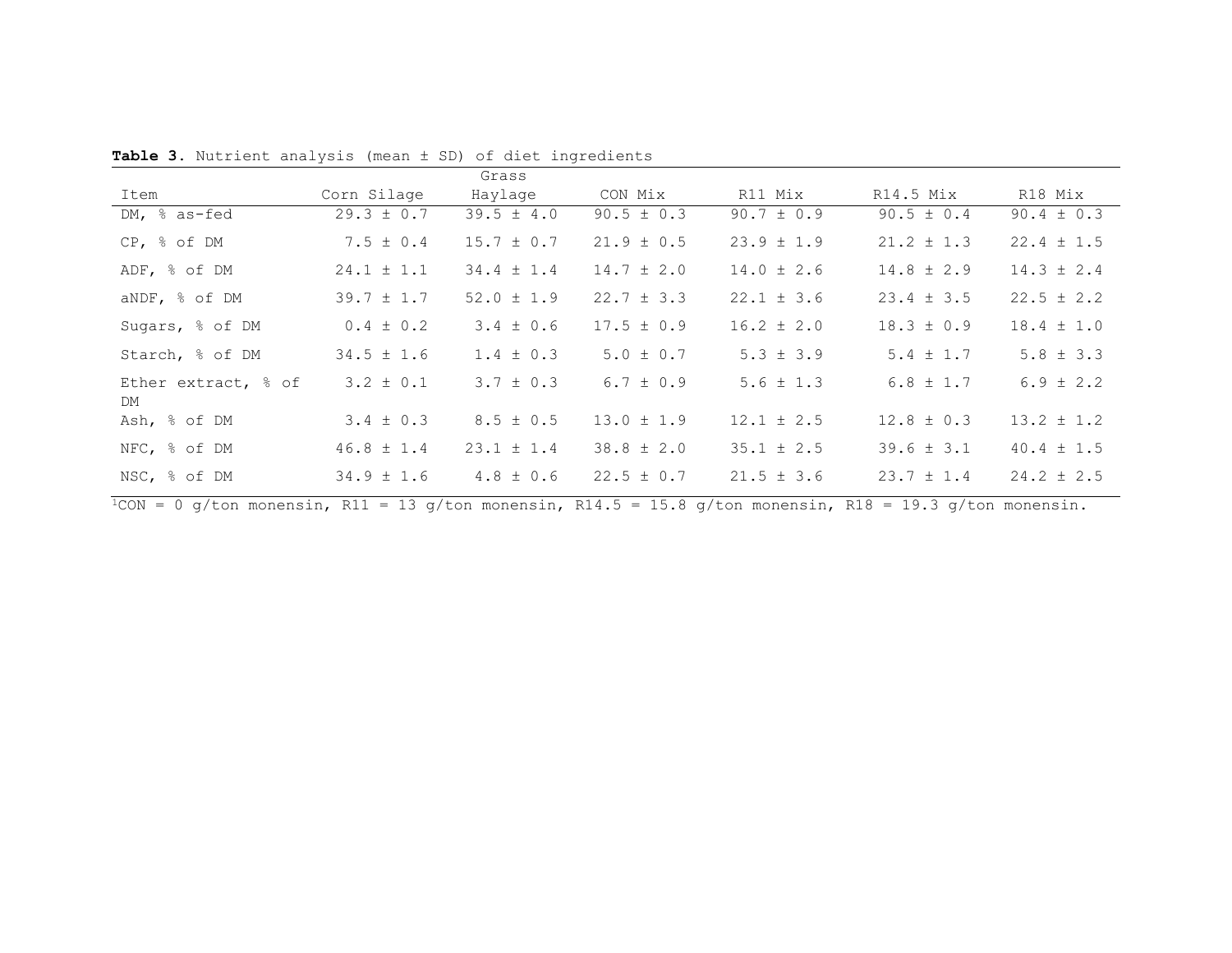starch content and unsaturated oil might have a stepwise negative effect on milk fat production, whereas rumen unsaturated FA increase, the risk of milk fat depression increases with monensin. In the current study, monensin concentration had no negative effect on milk fat production, rather milk fat content increased with monensin treatment due to the change in de novo and preformed fat synthesis. This finding is consistent with the expected increase in propionate production which would provide more energy for productive functions in the gland (Prange et al., 1978; Van Maanen, et al., 1978).

 Milk FA profile results are in Table 5. The de novo and mixed FA concentration linearly increased in cattle fed monensin compared to CON but yields were not significantly different (*P* = 0.21) although there was a trend for a linear increase in both de novo  $(P < 0.06)$  and mixed FA  $(0.09)$ . Both Duffield et al. (2008b) and Alzahal et al. (2008) reported a significant decrease in de novo FA concentration per total FA with monensin treatment, so the results of this experiment are not consistent with previous observations. The mixed FA yield and percent of total FA did not differ among treatment groups (P < 0.10), but mixed FA content linearly increased compared to CON (*P* = 0.02). The preformed FA concentration and yield were not different among treatment groups nor was preformed FA as a percentage of total FA. Alzahal et al. (2008) also found monensin treatment had no effect on preformed concentrations as a function of total FA. There was a trend for C16 concentration and yield tended to be greater  $(P = 0.09)$  with a significant linear effect of monensin consistent with the mixed FA results. The C18 and *cis*-9 C18:1 concentration and yield were not affected by monensin treatment. The biohydrogenation of oleic acid to stearic acid is achieved by gram-negative bacteria (Alzahal et al., 2008; Harfoot and Hazelwood, 1988) who, unlike gram-positive bacteria, are not inhibited by monensin treatment, therefore, this theory might explain the lack of treatment effects on stearic and oleic acid in the current study. The level of unsaturation of FA decreased with increasing monensin levels and was likely due to the level of de novo and mixed FA contents of the milk across treatments (*P* = 0.01; Table 5). All monensin treated groups approached a tendency for a reduction in FA chain length compared to CON (*P* = 0.11, 0.14, and 0.16 for R11, R14.5, R18, respectively) likely due to an increase in de novo synthesis in the monensin treated groups. Alzahal et al. (2008) and Fellner et al. (1997) suggest monensin has a role in inhibiting ruminal biohydrogenation which would reduce milk fat synthesis, but in the current study, the milk fat concentration levels, de novo FA levels, and FA unsaturation suggests that monensin treatment enhanced biohydrogenation in the rumen or had some effect on FA synthesis. An alternative observation is that monensin did not impact biohydrogenation and the increased concentration of saturated FA was related to the increase in de novo and mixed FAs which would dilute out the unsaturated FA given the level of milk fat yield. We did not measure other C18:1 or C18:2 isomers that would have given more insight into the effect of monensin on biohydrogenation, although the high levels of fat production and the reduction in FA unsaturation in monensin fed cows suggest monensin did not play a role in inhibiting biohydrogenation or milk fat synthesis in the current study.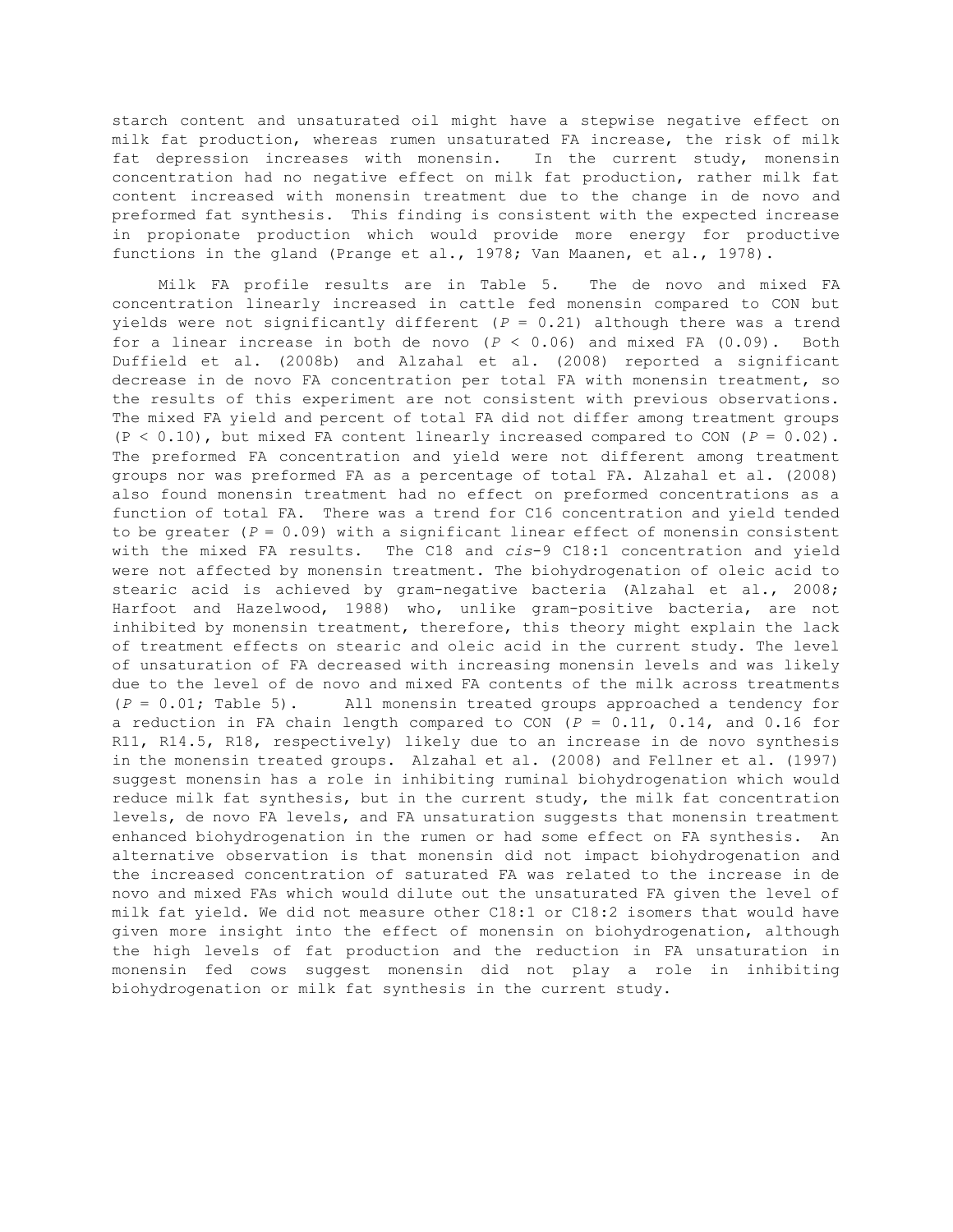|                                | Diet <sup>1</sup>           |             |             |             | $P$ -value <sup>2</sup> |                          |                          |      |                          |
|--------------------------------|-----------------------------|-------------|-------------|-------------|-------------------------|--------------------------|--------------------------|------|--------------------------|
| Item                           | $\mathop{\rm CON}\nolimits$ | R11         | R14.5       | R18         | SEM                     | Linear                   | Quad                     | Trt  | Trt x Wk                 |
| Days in milk <sup>3</sup>      | 190                         | 168         | 193         | 184         | 7.2                     | $\qquad \qquad -$        | $\overline{\phantom{0}}$ | $-$  | $-$                      |
| Monensin, mg/d                 | $\Omega$                    | 384         | 465         | 589         | -                       | $\overline{\phantom{0}}$ | $\qquad \qquad -$        | -    | $\overline{\phantom{m}}$ |
| $DMI$ , kg/d                   | 26.9                        | 26.8        | 26.7        | 27.7        | 0.31                    | 0.29                     | 0.09                     | 0.22 | < 0.01                   |
| Milk, kg/d                     | 39.3                        | 39.9        | 39.7        | 39.6        | 0.34                    | 0.48                     | 0.38                     | 0.69 | < 0.01                   |
| Fat, $\frac{6}{6}$             | 4.60                        | 4.67        | 4.71        | 4.66        | 0.04                    | 0.16                     | 0.40                     | 0.38 | 0.16                     |
| Fat, kg/d                      | 1.79                        | 1.83        | 1.85        | 1.83        | 0.02                    | 0.15                     | 0.52                     | 0.40 | < 0.01                   |
| Protein, %                     | 3.35                        | 3.37        | 3.36        | 3.39        | 0.02                    | 0.15                     | 0.89                     | 0.41 | < 0.01                   |
| Protein, kg/d                  | 1.30                        | 1.33        | 1.33        | 1.33        | 0.01                    | 0.13                     | 0.46                     | 0.41 | < 0.01                   |
| Lactose, %                     | 4.63                        | 4.65        | 4.63        | 4.63        | 0.01                    | 0.98                     | 0.27                     | 0.51 | < 0.01                   |
| Lactose, kg/d                  | 1.82                        | 1.85        | 1.84        | 1.84        | 0.02                    | 0.34                     | 0.50                     | 0.71 | < 0.01                   |
| MUN, $mg/dL$                   | 8.96 <sup>a</sup>           | $10.24^{b}$ | $9.61^{ab}$ | $9.52^{ab}$ | 0.28                    | 0.12                     | 0.04                     | 0.05 | < 0.01                   |
| PUN, mg/dL                     | 9.11                        | 9.13        | 9.04        | 8.89        | 0.17                    | 0.42                     | 0.42                     | 0.72 | < 0.01                   |
| $ECM4$ , kg/d                  | 46.0                        | 46.9        | 47.1        | 46.8        | 0.50                    | 0.17                     | 0.47                     | 0.46 | < 0.01                   |
| $3.5%$ FCM <sup>5</sup> , kg/d | 46.0                        | 46.9        | 47.2        | 46.8        | 0.53                    | 0.19                     | 0.51                     | 0.49 | < 0.01                   |
| $SCM5$ , kg/d                  | 42.5                        | 43.3        | 43.5        | 43.2        | 0.46                    | 0.17                     | 0.41                     | 0.42 | < 0.01                   |
| BW, kg                         | 692                         | 691         | 694         | 693         | 2.1                     | 0.74                     | 0.67                     | 0.83 | 0.26                     |
| BW change, kg/d                | 0.16                        | 0.27        | 0.16        | 0.44        | 0.09                    | 0.07                     | 0.33                     | 0.08 | $\overline{\phantom{0}}$ |
| BCS <sup>6</sup>               | 2.93                        | 2.93        | 3.04        | 2.93        | 0.40                    | $-$                      | $\qquad \qquad -$        | $-$  | < 0.01                   |
| Rumination, min/d              | 647                         | 645         | 639         | 641         | 6.2                     | 0.40                     | 0.91                     | 0.77 | 0.01                     |

**Table 4.** Effect of increasing dietary monensin concentration on lactation performance

 $a$ -bMeans within a row differ with different superscripts ( $P < 0.05$ ).

 $1$ CON = 0 g/ton monensin, R11 = 13 g/ton monensin, R14.5 = 15.8 g/ton monensin, R18 = 19.3 g/ton monensin <sup>2</sup>Week effect for all estimates  $(P < 0.01)$ .

3Average of experimental period.

4Calculated according to Tyrell and Reid (1965).

5Calculated according to NRC (2001).

6Largest standard deviation of treatment means.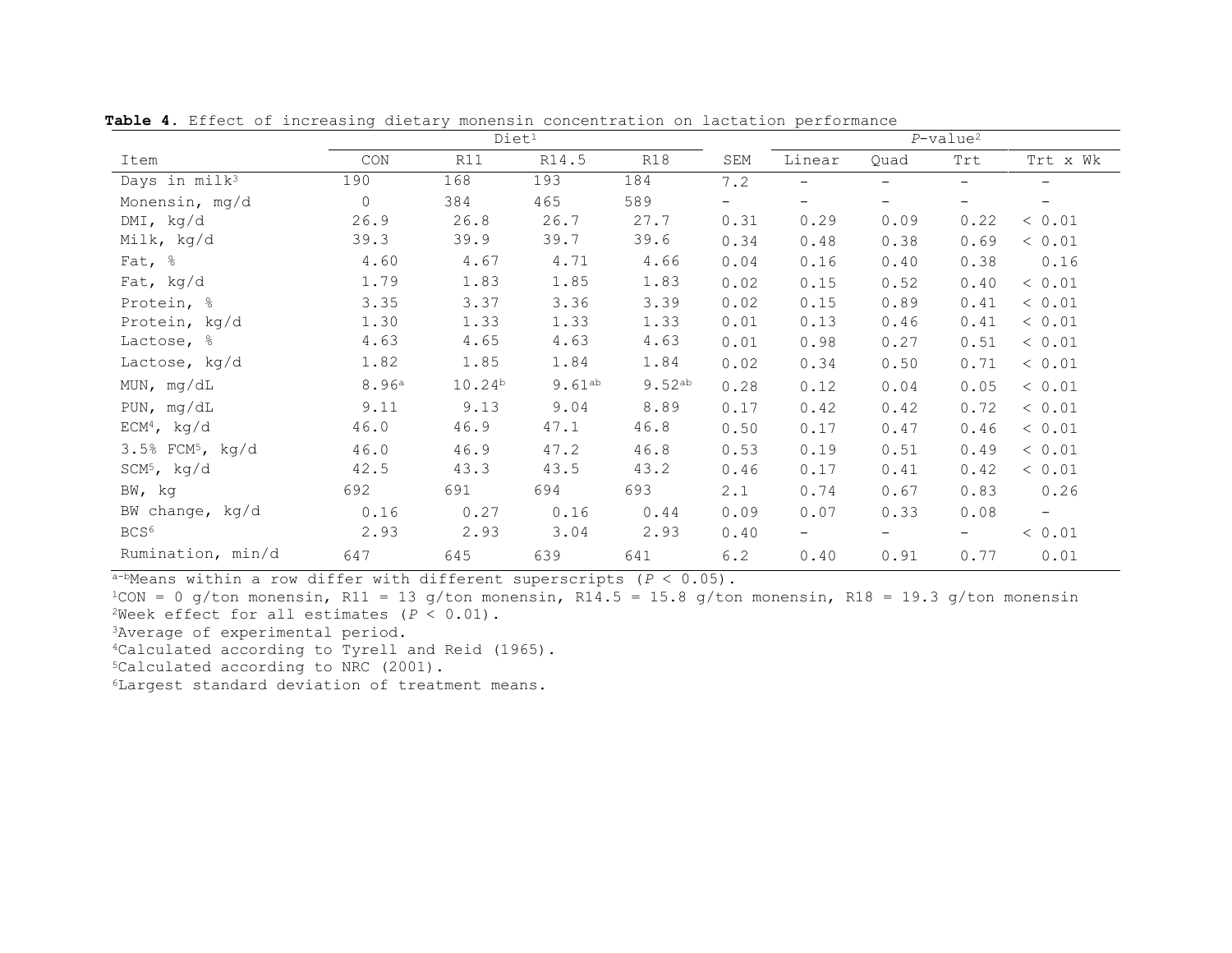|                        | Diet <sup>1</sup> |             |                    |                    | $P$ -value <sup>2</sup> |        |      |      |             |
|------------------------|-------------------|-------------|--------------------|--------------------|-------------------------|--------|------|------|-------------|
| Item                   | CON               | R11         | R14.5              | R18                | SEM                     | Linear | Quad | Trt  | Trt x<br>Wk |
| Total FA, g/100 g milk | 4.33              | 4.39        | 4.43               | 4.37               | 0.04                    | 0.22   | 0.34 | 0.41 | 0.31        |
| De $novo3$             |                   |             |                    |                    |                         |        |      |      |             |
| $g/100$ g milk         | 1.13              | 1.16        | 1.17               | 1.16               | 0.01                    | 0.05   | 0.32 | 0.17 | 0.35        |
| q/d                    | 438               | 452         | 458                | 454                | 6.3                     | 0.06   | 0.46 | 0.21 | 0.06        |
| $g/100$ g FA           | 26.1              | 26.4        | 26.2               | 26.3               | 0.11                    | 0.24   | 0.54 | 0.41 | < 0.01      |
| Mixed <sup>4</sup>     |                   |             |                    |                    |                         |        |      |      |             |
| $g/100$ g milk         | 1.85              | 1.88        | 1.91               | 1.90               | 0.02                    | 0.02   | 0.79 | 0.10 | 0.07        |
| q/d                    | 720               | 737         | 753                | 746                | 11.8                    | 0.09   | 0.76 | 0.28 | < 0.01      |
| $g/100$ g FA           | 42.8              | 42.9        | 43.0               | 43.1               | 0.18                    | 0.25   | 0.66 | 0.64 | < 0.01      |
| Preformed <sup>5</sup> |                   |             |                    |                    |                         |        |      |      |             |
| $g/100$ g milk         | 1.34              | 1.35        | 1.36               | 1.33               | 0.02                    | 0.95   | 0.27 | 0.61 | < 0.01      |
| q/d                    | 520               | 527         | 533                | 521                | 7.1                     | 0.61   | 0.28 | 0.54 | < 0.01      |
| g/100 g FA             | 31.0              | 30.7        | 30.8               | 30.6               | 0.21                    | 0.15   | 0.98 | 0.46 | < 0.01      |
| Chain length           | 14.57             | 14.54       | 14.54              | 14.54              | 0.01                    | 0.02   | 0.27 | 0.08 | < 0.01      |
| Level of               | 0.235a            | 0.231ab     | 0.227 <sup>b</sup> | 0.227 <sup>b</sup> | 0.002                   | < 0.01 | 0.94 | 0.01 | < 0.01      |
| unsaturation           |                   |             |                    |                    |                         |        |      |      |             |
| Fatty acids            |                   |             |                    |                    |                         |        |      |      |             |
| 16:0, $g/100 g$ milk   | 1.79 <sup>y</sup> | $1.81^{xy}$ | $1.85^x$           | 1.83xy             | 0.02                    | 0.02   | 0.74 | 0.09 | 0.07        |
| 16:0, q/d              | 695 <sup>y</sup>  | 712xy       | 728x               | 720xy              | 9.6                     | 0.02   | 0.67 | 0.09 | < 0.01      |
| 18:0, $g/100 g$ milk   | 0.36              | 0.36        | 0.37               | 0.36               | 0.01                    | 0.80   | 0.33 | 0.60 | < 0.01      |
| $18:0$ , g/d           | 140               | 142         | 145                | 141                | 2.3                     | 0.35   | 0.26 | 0.32 | < 0.01      |
| 18:1 $cis-9$ , g/100 g | 0.79              | 0.79        | 0.79               | 0.78               | 0.01                    | 0.91   | 0.59 | 0.86 | < 0.01      |
| milk                   |                   |             |                    |                    |                         |        |      |      |             |
| $18:1$ cis-9, g/d      | 305               | 308         | 311                | 306                | 4.0                     | 0.57   | 0.42 | 0.66 | < 0.01      |

**Table 5.** Effect of increasing dietary monensin concentration on de novo, mixed, and preformed fatty acid production

a-bMeans within a row differ with different superscripts (*P* < 0.05).

 $1$ CON = 0 g/ton monensin, R11 = 13 g/ton monensin, R14.5 = 15.8 g/ton monensin, R18 = 19.3 g/ton monensin. <sup>2</sup>Week effect for all estimates  $(P < 0.01)$ .

3C4 to C14 (Barbano and Melilli, 2016).

4C16, C16:1, and C17.

5Greater than or equal to C18.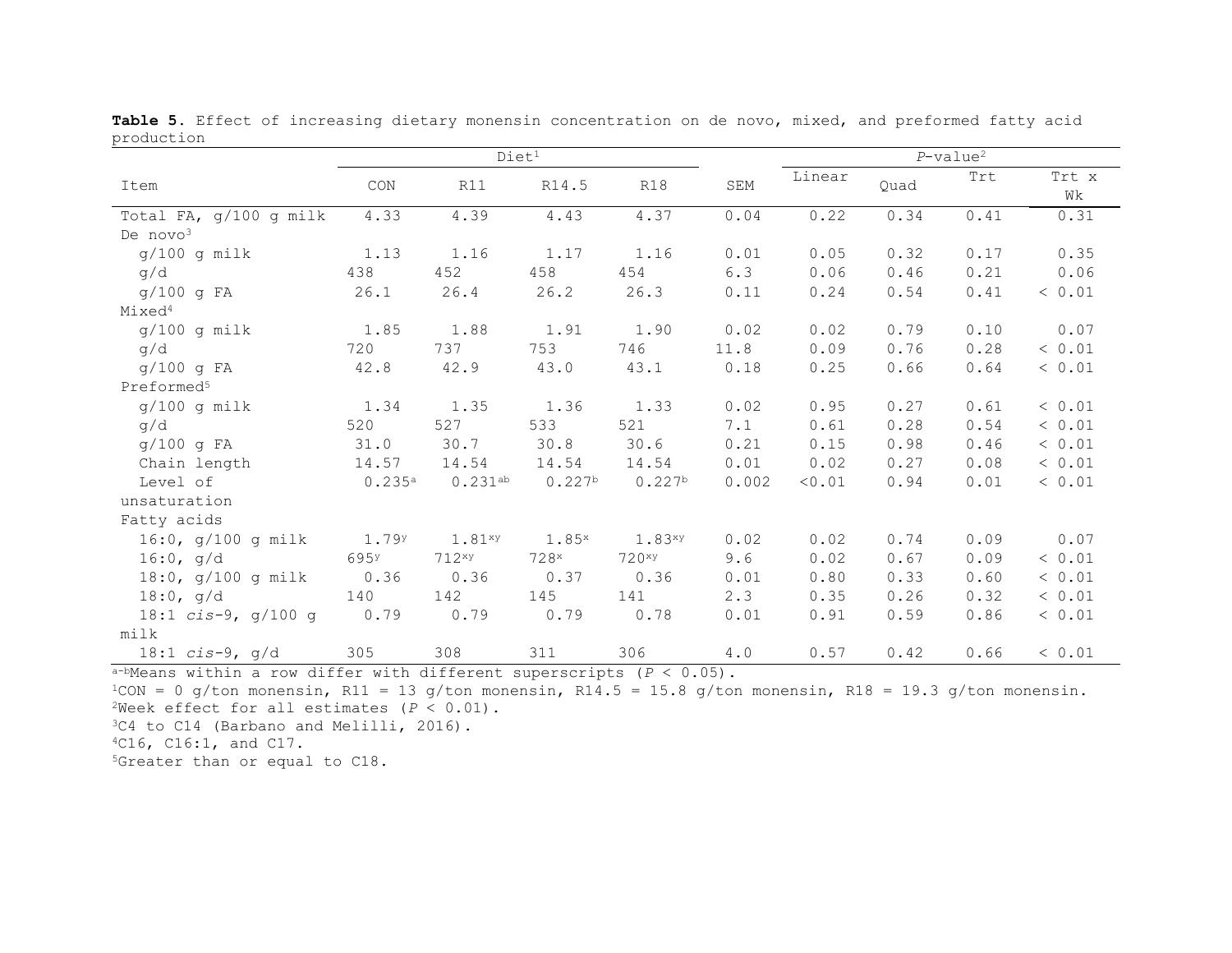The increase in de novo and mixed FA synthesis and yield in mid- to late lactation dairy cattle was an interesting and exciting observation and one that is not well documented. The increase in de novo and mixed FA through the feeding of monensin could be due to a couple different substrate supplies. Monensin is known to increase the supply of propionate and under certain conditions, propionate can be part of an initiation sequence where synthesis of acyl chains from carbon atoms could potentially lead to incorporation into chain elongation of FA (Palmquist, 2007). In addition, with increased propionate, there will be greater glucose and capacity for reducing equivalents which means increased NADPH +H supply which would allow for an increase in the FA synthase reaction allowing for production and elongation of FA. The protein sparing effect of monensin could increase the supply of certain amino acids, including the branched chain amino acids and their conversion to branched chain volatile FA and these could serve as precursors for chain elongation for chain lengths less than 16 carbons (Massart-Leen et al., 1981; Ha and Lindsay, 1990; Liu et al., 2018). Diets were not formulated to contain high quantities of fat, thus it is possible that with lower exogenous FA, there was less competition for certain enzymes related to glycerol production and utilization, but de novo FA synthesis could be increased. Finally, it is also possible, that some of the fat content and yield was related to the supply of methionine and lysine. In fat content and yield was related to the supply of methionine and lysine. the current study, the methionine and lysine were supplied at what we believe are closer to the true requirements and, with the DMI observed, the metabolizable methionine level was approximately 85 g/d and the lysine levels<br>were approximately  $\geq 225$  g/d, levels much higher than typically fed. This data were approximately  $\geq$ 225 g/d, levels much higher than typically fed. would suggest that overcoming the limitation of at least two essential amino acids (EAA) allowed for greater milk fat synthesis in these cows. There is emerging data to suggest there is a link between mTOR signaling, EAA, and the regulation of milk fat synthesis (Li et al., 2016; Nichols et al., 2020).

 There is a strong correlation between true protein yield and de novo FA content of milk (Barbano et al. 2019), demonstrating an integrated outcome of metabolism and the metabolic signaling related to nutrient supply (Lobley, 2007; Rius et al., 2010). Milk protein concentration and yield were unaffected by monensin treatment (*P* = 0.41; Table 4), however, milk protein content and yield were both high, and paralleled the de novo and mixed FA yields again likely due to some effects of the level of EAA fed in this study. Milk protein responses to monensin treatment have been inconsistent in many studies where some have reported a decrease (Akins et al., 2014; Martinez et al., 2009), no effect (Alzahal et al., 2008; McCarthy et al., 2015), or an increase in protein content with monensin feeding (Van Amburgh et al., 2008). A meta-analysis by Duffield et al. (2008b) found monensin reduced milk protein concentration but increased milk protein yield suggesting dilution effect might be a factor as monensin increases milk production (Alzahal et al., 2008; Ipharraguerre & Clark, 2003). Given the previously described protein sparing effect of monensin on ruminal feed digestion (Poos et al., 1979; Chen and Russell, 1991; Ruiz et al, 2001), under certain conditions it is possible when feeding monensin that more feed protein can escape fermentation and flow to the small intestine, which would<br>provide more amino acids independent of any microbial vield effects. That provide more amino acids independent of any microbial yield effects. outcome, combined with a shift in propionate production (Prange et al., 1978; Van Maanen, et al., 1978), could possibly result in an enhancement of milk protein yield. The milk lactose concentration and yield did not differ among treatment groups  $(P = 0.51$  and  $P = 0.71$ , respectively; Table 4). In agreement with the current study, Akins et al. (2014) and Hagen et al. (2015) found monensin had no effect on milk lactose concentration.

 Although non-significant, ECM, FCM, and SCM all increased with monensin treatment compared to CON likely from the increase in milk component production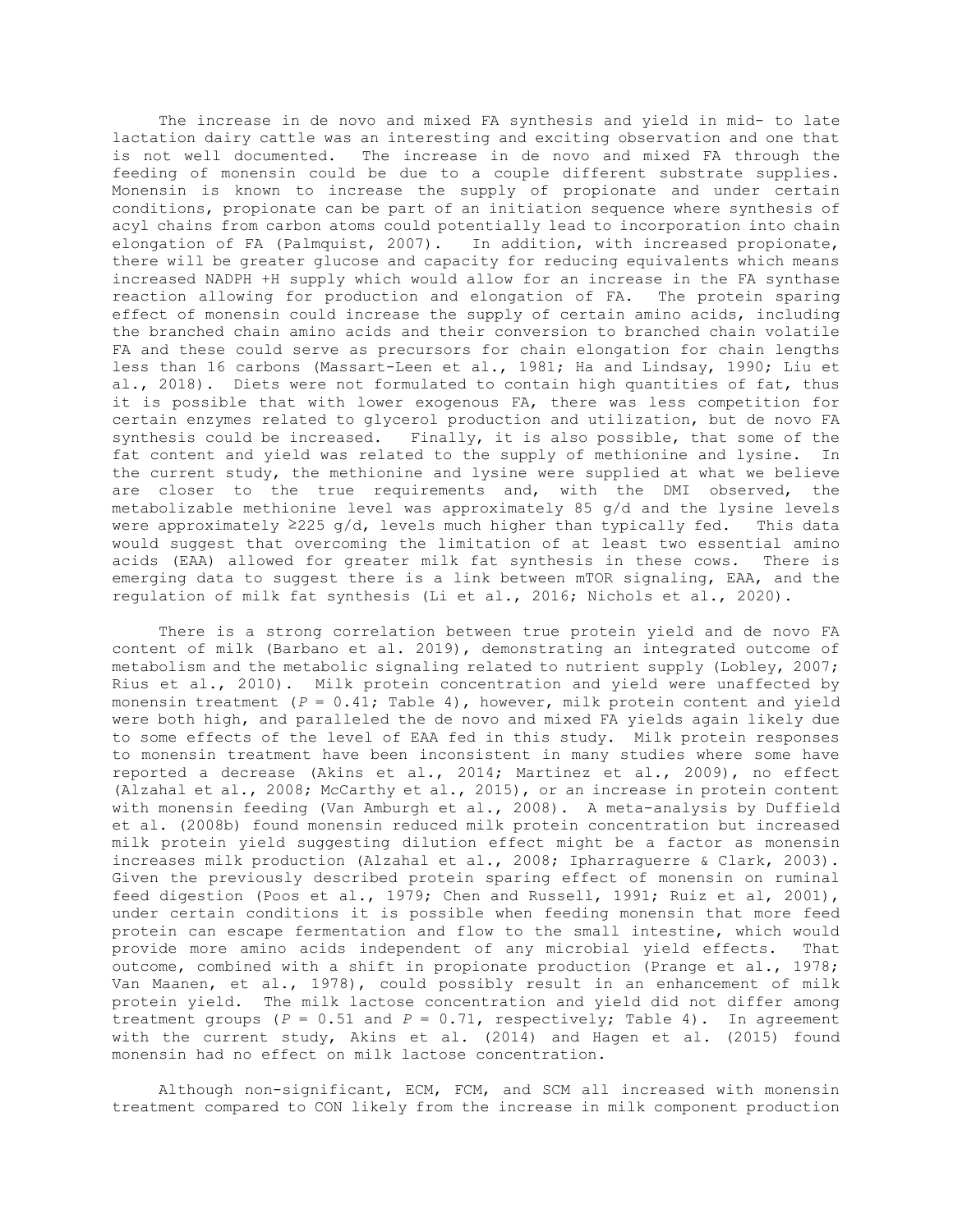in the monensin fed groups (Table 4). Previously, experiments by He et al. (2012) and Martinez et al. (2009) found monensin had no significant effect on component corrected milk yield. We observed an average 7 kg/d increase in ECM and FCM yield compared to actual milk yield across all treatment groups, and a 3.5 kg/d increase in SCM yield, again likely a result of the diet formulation of higher EAA levels, modest fat levels and strong rumen fermentation conditions. The CON group tended (*P* = 0.09) to have greater feed efficiency (actual milk/DMI) and R11 and R14.5 were significantly greater than R18 (*P* = 0.02 and *P* = 0.04, respectively) than R18 treatment due to the increased DMI of the cows on the R18 treatment (Table 6). However, there was a quadratic effect on ECM/DMI, FCM/DMI, and SCM/DMI by monensin treatment due to the level of DMI in the R18 treatment (Table 6). A couple of factors impacting the ability to identify differences in production efficiency are the numerical increase in DMI of the cows on the R18 treatment and the re-adjustment to the treatment diet<br>following the covariate period as previously outlined. Although nonfollowing the covariate period as previously outlined. significant, the 0.8 kg difference in DMI of the cows on the R18 treatment obscured the typical outcome of enhanced feed efficiency at that level of monensin intake (Akins et al., 2014; Hagen et al., 2015), and likely more relevant, the re-adjustment to the CON diet from the covariate period appeared to impact treatment effects on milk yield. In the current study, monensin had no effect on estimated diet energy while Akins et al. (2014) and Hagen et al. (2015) reported an increase in estimated diet energy in cows fed 18 g/ton monensin compared to no monensin.

 Milk urea nitrogen concentration was significantly greater in R11 compared to CON (*P* = 0.04), but not different in R14.5 or R18 (Table 4). Martinez et al. (2009) found monensin had no effect on MUN while Akins et al. (2014) reported an increase in MUN with monensin treatment. Additionally, McCarthy et al. (2015) reported significantly higher MUN values in early lactation cows who were fed diets top-dressed with monensin. Plasma urea nitrogen was unaffected by monensin treatment, although a meta-analysis(Duffield et al., 2008a) reported blood, plasma, and serum concentration increased with monensin treatment (Table 4). Recktenwald et al. (2014) suggests monensin plays a role in retaining urea N in the blood as they observed higher PUN values and larger plasma N pools with monensin treatment; however, that was not observed in the current study. The R11 and R18 treatment groups had a nonsignificant increase in BW compared to CON with R18 approaching a tendency to be greater  $(P = 0.11)$ , although this observation warrants the recognition that wk 5 BW data is used to determine final BW due to an error with the scale (Table 4). In a previous study, Phipps et al. (2000) reported a significant increase in BW change with increasing levels of monensin. In the current study, BCS was not significantly different among treatment groups. This data suggests cows with few nutritional limitations will partition as much energy and nutrients towards milk production and away from BW and BCS gain even in later lactation as many of these cows were greater than 200 DIM while on treatment and not gaining appreciable amounts of weight or BCS. This observation requires further study and suggests BW accumulation in later lactation might be partially due to inadequate nutrient supply for milk and component yield, thus nutrients are retained in the tissue at a greater rate. Monensin treatment had no effect on rumination time and the values were quite high indicating good rumen health (Table 4).

## **CONCLUSION**

 Overall, the milk and component yield of these mid- to late lactation cattle was high and unprecedented suggesting the conditions of evaluating monensin feeding in cattle fed more contemporary diets was achieved. Increasing the supply of monensin had no significant effects on milk yield, DMI, or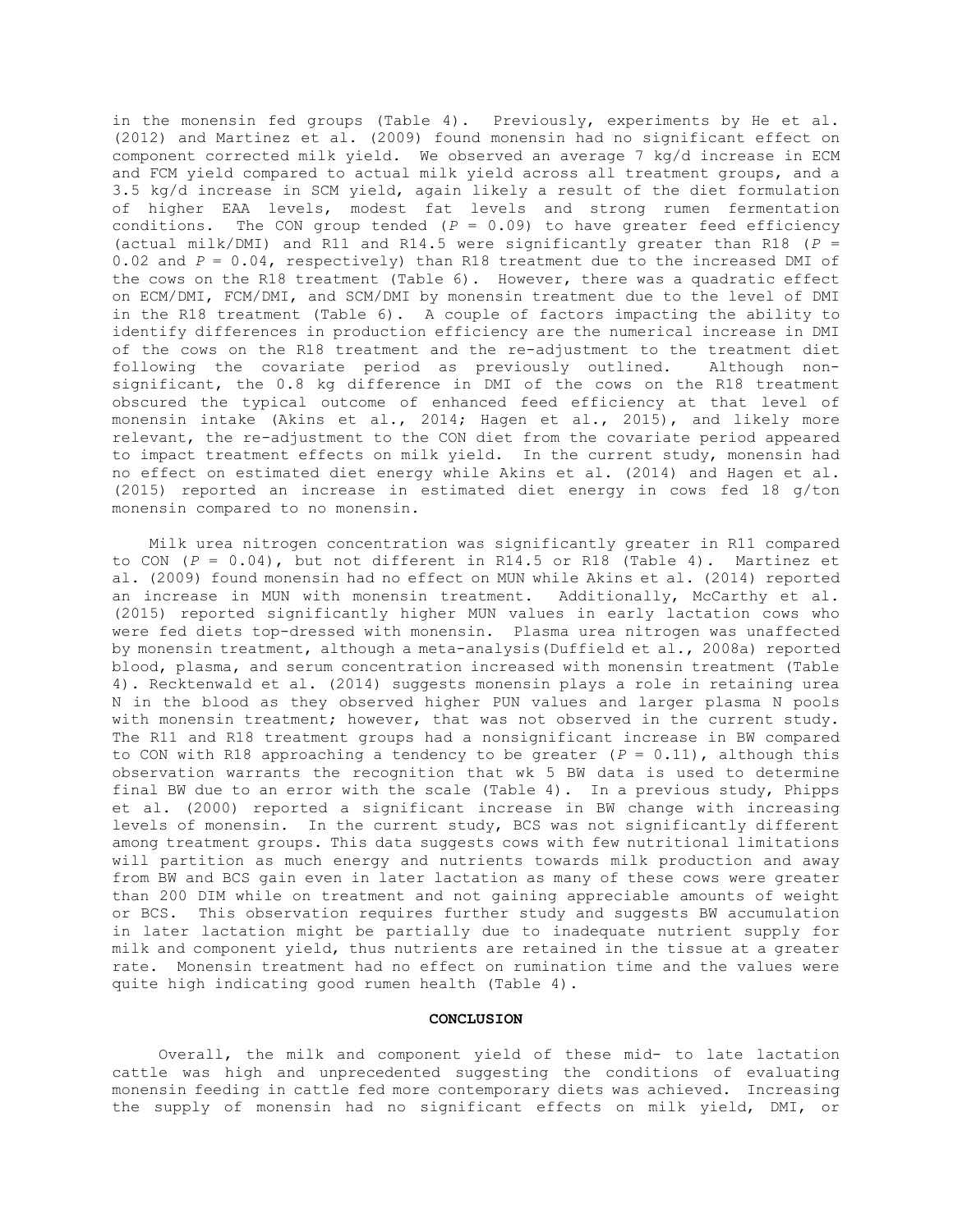production efficiencies; however, some of that lack of difference is likely due to shift from a covariate period with monensin feeding to a control diet where

|                                     |            | Diet <sup>1</sup> |           |                   |      | $P$ -value <sup>2</sup> |           |                       |               |
|-------------------------------------|------------|-------------------|-----------|-------------------|------|-------------------------|-----------|-----------------------|---------------|
| Item                                | CON        | R11               | R14.<br>5 | <b>R18</b>        | SEM  | Line<br>ar              | Ouad      | Trt                   | Trt x<br>wk   |
| Milk/DMI                            | 1.47a<br>b | 1.48a             | 1.48a     | 1.42 <sup>b</sup> | 0.01 | 0.11                    | <<br>0.01 | 0.0<br>$\overline{2}$ | 0.01<br>$\lt$ |
| ECM/DMI                             | 1.71       | 1.74              | 1.76      | 1.69              | 0.02 | 0.63                    | 0.04      | 0.1<br>3              | 0.13          |
| 3.5% FCM/DMI                        | 1.71       | 1.74              | 1.76      | 1,70              | 0.02 | 0.66                    | 0.04      | 0.1<br>3              | 0.12          |
| SCM/DMI                             | 1.58       | 1.61              | 1.62      | 1.56              | 0.02 | 0.71                    | 0.03      | 0.1<br>0              | 0.09          |
| Estimated<br>$\text{dict energy}^3$ | 1.64       | 1.65              | 1.65      | 1.68              | 0.02 | 0.34                    | 0.49      | 0.6<br>$\overline{2}$ |               |

**Table 6.** Effect of increasing dietary monensin concentration on milk production efficiency

 $a$ -bMeans within a row differ with different superscripts ( $P < 0.05$ ).

 $1$ CON = 0 g/ton monensin, R11 = 13 g/ton monensin, R14.5 = 15.8 g/ton monensin,  $R18 = 19.3$  g/ton monensin.

<sup>2</sup>Week effect for all estimates  $(P < 0.01)$ .

<sup>3</sup>Estimated diet energy content =  $[0.08 \times BW, kg^{0.75} + BW$  change, kg/d  $\times$  5.34 + milk, kg ×  $(0.0929 \times \text{milk fat}, 8 + 0.0563 \times \text{milk protein}, 8 + 0.0395 \times \text{milk})$ lactose, %)]/DMI, kg (NRC, 2001).

monensin was removed and an inadequate adjustment period. We observed a positive response to monensin treatment with linear increases in de novo and<br>mixed FA concentration which resulted in enhanced milk fat yield. This mixed FA concentration which resulted in enhanced milk fat yield. indicates monensin can be fed at higher concentrations to achieve high milk component yields in lactating cows fed contemporary diets optimized for component yield, and more research is warranted to understand the relationship between monensin and ruminal FA synthesis, especially the de novo and mixed FA.

#### **REFERENCES**

- Akins, M. S., K. L. Perfield, H. B. Green, S. J. Bertics, and R. D. Shaver. 2014. Effect of monensin in lactating dairy cow diets at 2 starch concentrations. J Dairy Sci. 97:917-929. [http://dx.doi.org/10.3168/jds.2013-6756.](http://dx.doi.org/10.3168/jds.2013-6756)
- AlZahal, O., N. E. Odongo, T. Mutsvangwa, M. M. Or-Rashid, T. F. Duffield, R.<br>Bagg, P. Dick, G. Vessie, and B. W. McBride. 2008. Effects of G. Vessie, and B. W. McBride. 2008. Effects of monensin and dietary soybean oil on milk fat percentage and milk<br>fatty acid profile in lactating dairy cows. J Dairy Sci. 91:1166fatty acid profile in lactating dairy cows. 1174.<http://dx.doi.org/10.3168/jds.2013-0232.>
- Barbano, D. M., H. Dann, A. Pape, C. Melilli, and R. Grant. 2019. Herd management milk analysis: Jersey versus Holstein and between lab agreement of results. Proc.

Cornell Nutr. Conf., Syracuse, NY. [https://hdl.handle.net/1813/67038.](https://hdl.handle.net/1813/67038) Barbano, D. M. and C. Melilli. 2016. New milk analysis technologies to

improve dairy cattle performance. Proc. Cornell. Nutr. Conf.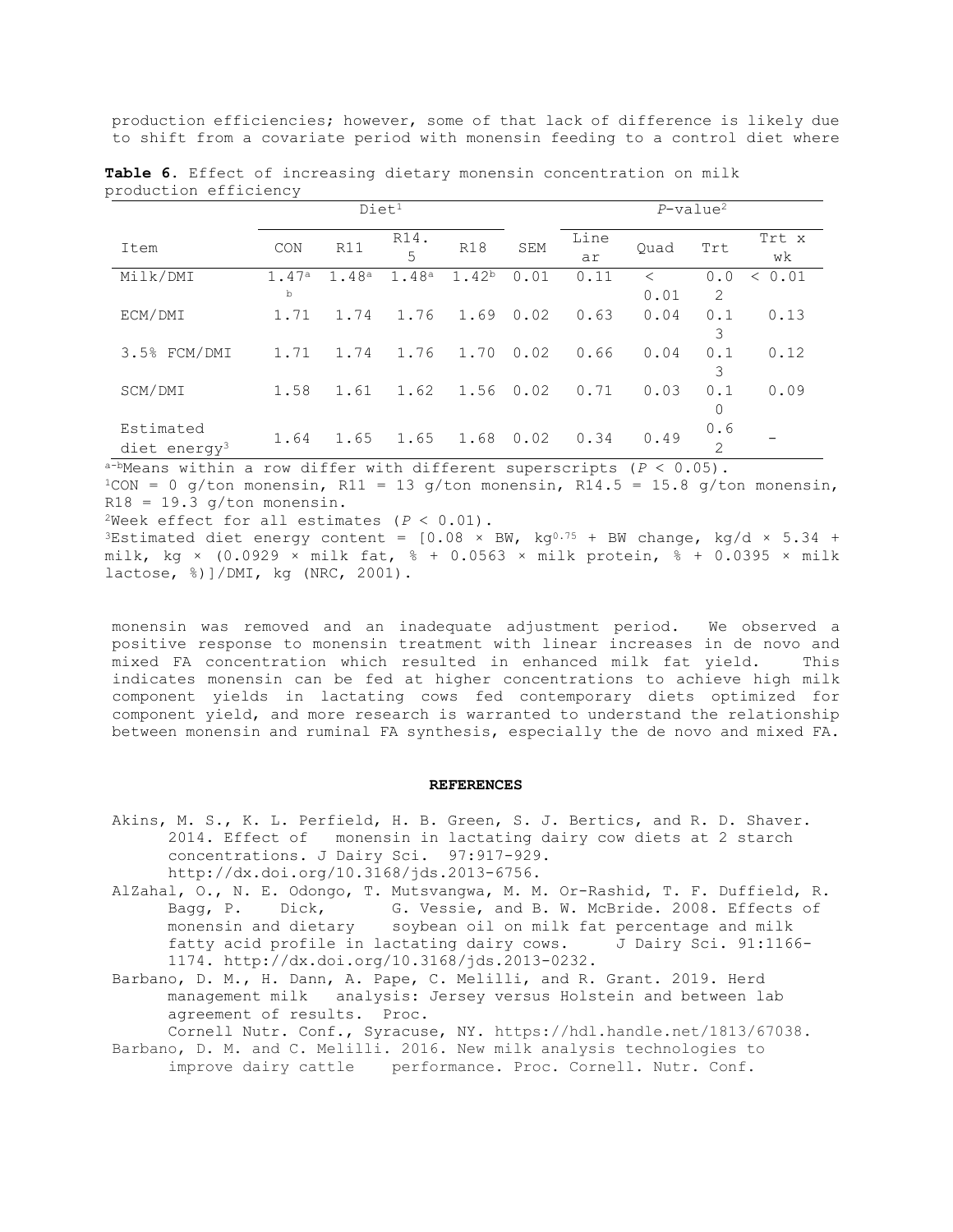Syracuse,

NY[.https://ecommons.cornell.edu/bitstream/handle/1813/44747/3Barbano\\_ma](https://ecommons.cornell.edu/bitstream/handle/1813/44747/3Barbano_manuscrt.pdf?sequence=1) [nuscrt.pdf?sequence=1](https://ecommons.cornell.edu/bitstream/handle/1813/44747/3Barbano_manuscrt.pdf?sequence=1)

Bauman, D. E., R. E. Brown, and C.L. Davis. 1970. Pathways of fatty acid synthesis and reducing equivalent generation in mammary gland of rat, sow and cow. Arch. Biochem. Biophys. 140:237-244.

- Baumgard, L. H., B. A. Corl, D. A. Dwyer, A. Sæbø, and D. E. Bauman. 2000. Identification of the conjugated linoleic acid isomer that inhibit milk fat synthesis. Am. J. Physiol. 278:R179-R184.
- Bello, N. M., M. Kramer, R. J. Tempelman, W. W. Stroup, N. R. St-Pierre, B. A. Craig, L.J. Young, and E. E. Gbur. 2016. Short communication: On recognizing the proper experimental unit in animal studies in the dairy sciences. J. Dairy. Sci. 99: 8871 8879. dairy sciences. J. Dairy. Sci. 99: 8871 [https://doi.org/10.3168/jds.2016-11516.](https://doi.org/10.3168/jds.2016-11516)
- Bradford, B. J. and M. S. Allen. 2004. Milk fat responses to a change in diet Fermentability vary by production level in dairy cattle. J. Dairy Sci.<br>87:3800-3807. https://doi.org/10.3168/jds.S0022-0302(04)73519-5. [https://doi.org/10.3168/jds.S0022-0302\(04\)73519-5.](https://doi.org/10.3168/jds.S0022-0302(04)73519-5)
- Broderick, G.A., N. D. Luchini, S.M. Reynolds, G. A Varga, and V.A. Ishler. 2008. Effect on production of replacing dietary starch with sucrose in lactating cows. J. Dairy Sci. 91:4801-4810.
- Chen, G. J. and J. B. Russell. 1991. Effect of monensin and a protonophore on Protein degradation, peptide accumulation, and deamination by mixed Ruminal microorganisms in vitro. J. Anim. Sci. 69:2196-2203. <https://doi.org/10.2527/1991.6952196x>
- Cotanch, K. W., R. J. Grant, M. E. Van Amburgh, A. Zontini, M. Fustini, A. Palmonari and A. Formigoni. 2014. Applications of uNDF in ration modeling and formulation. Pp 114-131. Proc. Cornell Nutr. Conf. Syracuse, NY
- Dineen, M. B. McCarthy, P. Dillon, P. A. LaPierre, S. Fessenden, C. Matthews, N. Galvin, and M.E. Van Amburgh. Rumen metabolism, omasal flow of nutrients, and microbial dynamics in lactating dairy cows fed fresh perennial ryegrass (Lolium perenne L.) not supplemented or supplemented with rolled barley grain. J. Dairy Sci. 103:11332-11348.
- Dubuc, J., D. DuTremblay, M. Brodeur, T. Duffield, R. Bagg, J. Baril, and L. DesCôteaux. 2009. A randomized herd-level field study of dietary interactions with monensin on milk fat percentage in dairy cows. J Dairy Sci. 92:777-781. [https://doi.org/10.3168/jds.2008-1658.](https://doi.org/10.3168/jds.2008-1658)
- Duffield T. F., Rabiee A. R., and I. J. Lean. 2008a. A meta-analysis of the impact of monensin in lactating dairy cattle. Part 1. Metabolic effects. J. Dairy Sci. 91:1334-1346. [https://doi.org/10.3168/jds.2007-](https://doi.org/10.3168/jds.2007-0607) [0607.](https://doi.org/10.3168/jds.2007-0607)
- Duffield T. F., Rabiee A. R., and I. J. Lean. 2008b. A meta-analysis of the impact of monensin in lactating dairy cattle. Part 2. Production effects. J. Dairy Sci. 91:1347-1360. [https://doi.org/10.3168/jds.2007-](https://doi.org/10.3168/jds.2007-06087) [0608.](https://doi.org/10.3168/jds.2007-06087)
- Fellner, V., F. D. Sauer, and J.K.G. Kramer. 1997. Effect of nigericin, monensin, and tetronasin on biohydrogenation in continuous flow-through<br>ruminal fermenters. J Dairy Sci. 80: 921-928. ruminal fermenters. J Dairy Sci. 80:
- Fessenden, S. W., D. A. Ross, E. Block, and M. E. Van Amburgh. 2020. Comparison of milk production, intake, and total-tract nutrient digestion in lactating dairy cattle fed diets containing either wheat middlings and urea, commercial fermentation by-product, or rumenprotected soybean meal. J Dairy Sci. 103:5090-5101. [https://doi.org/10.3168/jds.2019-17744.](https://doi.org/10.3168/jds.2019-17744)
- Ha, J.K., Lindsay, R.C. 1990. Method for the quantitative analysis of volatile free and Total branched-chain fatty acids in cheese and milk fat. J. Dairy Sci. 73, 1988–1999.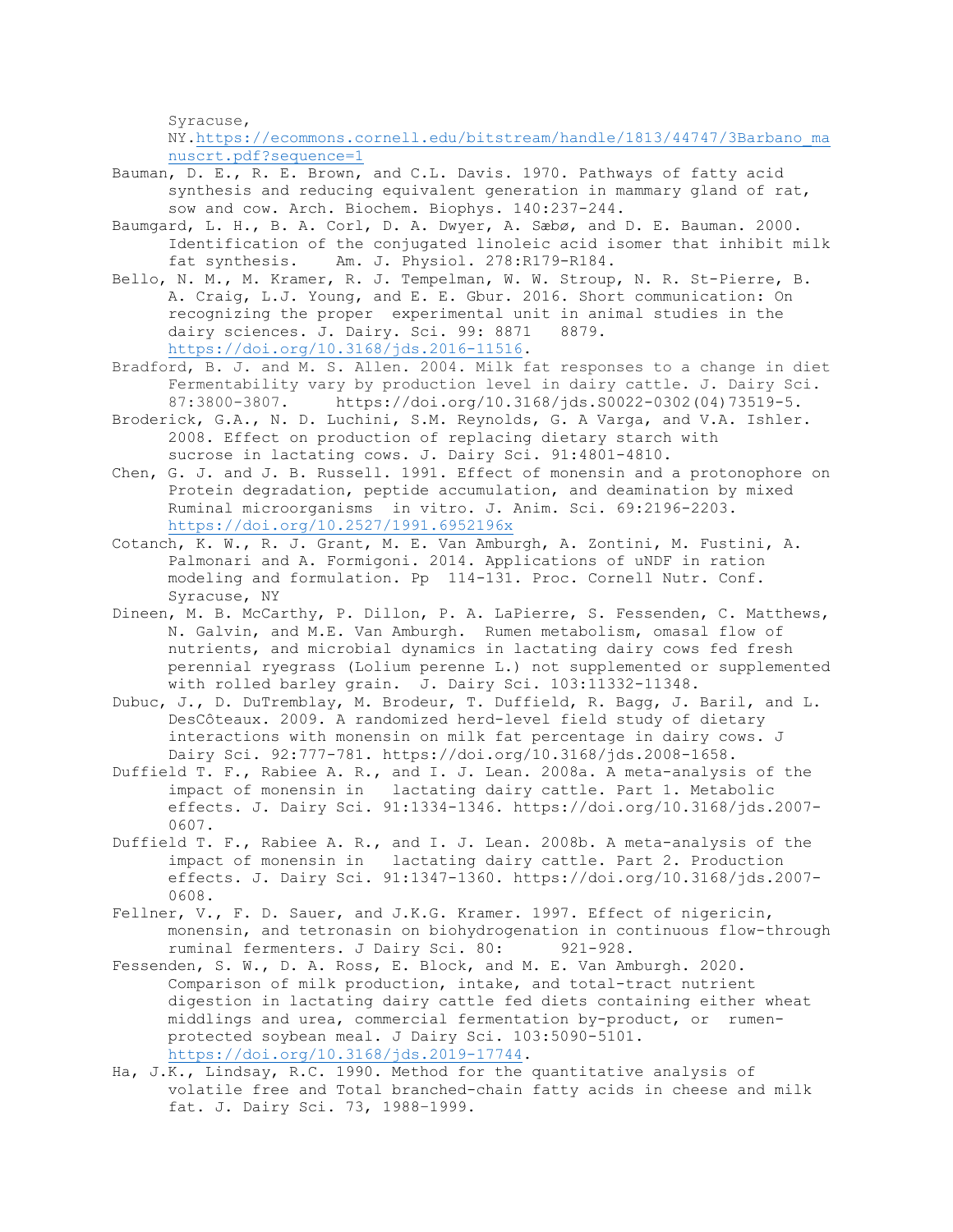- Hagen, A., R. Martin, and R. D. Shaver. 2015. Effect of dietary monensin supplementation and amino acid balancing on lactation performance by dairy cows. Prof. Ani. Sci. 31:278-283. [http://dx.doi/10.15232/pas.2015-01391.](http://dx.doi/10.15232/pas.2015-01391)
- Harfoot, C. G., and G. P. Hazelwood. 1998. Lipid metabolism in the rumen. Page 285 in The Rumen Microbial Ecosystem. P. N. Hobson, ed. Elsevier Sci. Publi., London, UK.
- He, M., K. L. Perfield, H. B. Green, and L. E. Armentano. 2012. Effect of dietary fat blend enriched in oleic or linoleic acid and monensin supplementation on dairy cattle performance, milk fatty acid profiles, and milk fat depression. J Dairy Sci. 95:1447- 1461. [http://dx.doi.org/10.3168/jds.2011-4635.](http://dx.doi.org/10.3168/jds.2011-4635)
- Higgs R.J., L.E. Chase, D.A. Ross, M.E. Van Amburgh. 2015. Updating the Cornell Net Carbohydrate and Protein System feed library and analyzing<br>model sensitivity to feed inputs. J Dairy Sci. 98:6340-60. feed inputs. J Dairy Sci. 98:6340-60.
- Higgs R. J. and M. E. Van Amburgh. 2016. Evolution of the CNCPS: development of v7. Pp. 125-146. Proc. Cornell Nutr. Conference. Syracuse, NY. Cornell University,Ithaca, NY.<https://hdl.handle.net/1813/44752>
- Hoover, W.H. 1987. Potential for managing rumen fermentation. Pp. 53-60. Proc. Cornell Nutr. Conf. Syracuse NY, Cornell Univ. Ithaca, NY.
- Hoover, W. H. and T.K. Miller-Webster. 1998. Role of sugars and starch in Ruminal fermentation. Pp. 1-9 in Proc. Tri-State Nutr. Conf. Fort Wayne, IN
- Ipharraguerre, I. R. and J. H. Clark. 2003. Usefulness of ionophores for lactating dairy cows: A review. Anim. Feed Sci. Technol. 106:39-57.
- LaPierre, P. A.; Luchini, D.; Ross, D. A.; Van Amburgh, M. E. 2019 Effects of precision essential amino acid formulation on a metabolizable energy<br>basis for lactating dairy cows. Proc. Cornell Nutr. Conf. Syracuse, dairy cows. Proc. Cornell Nutr. Conf. Syracuse, NY.
- LaPierre, P. A., S. Fredin, D. A Ross, and M. E. Van Amburgh. 2020. Impact of starch and energy on amino acid requirements of lactating dairy cattle. Proc. Cornell Nutr. Conf.,Ithaca, NY.<https://hdl.handle.net/1813/72897>
- Lapierre, H., R. Martineau, M.D. Hanigan, J. J. van Lingen, E. Kebreab, J.W. Spek and D.R. Ouellet. 2019. Review: Impact of protein and energy supply on the fate of amino acids from absorption to milk protein in dairy cows. Animal. 14:s87-s102.
- Li, Shanshan, Afshin Hosseini, Marina Danes, Carolina Jacometo, Jianxin Liu and Juan J. Loor. 2016. Essential amino acid ratios and mTOR affect lipogenic gene networks and miRNA expression in bovine mammary epithelial cells. J. Anim. Sci. and Biotech. 7:44 DOI 10.1186/s40104- 016-0104-x
- Liu, Q., Q. Liu, C. Wang, G. Guo, W. J. Huo, S. L. Zhang, C. X. Pei, Y. L. Zhang and H. Wang. 2018. Effects of branched-chain volatile fatty acids on lactation performance and mRNA expression of genes related to fatty acid synthesis in mammary gland of dairy cows. Animal. 12:2071- 2079. doi:10.1017/S1751731118000113
- Lobley, G. 2007. Protein-energy interactions: horizontal aspects. In Energy and Protein Metabolism and Nutrition. EAAP Publ. 124, Pp 445-461. Editor: I. Ortigues-Marty. Wageningen Academic Publ.
- Martinez, C. M., Y.-H. Chung, V. A. Ishler. K. W. Bailey and G. A. Varga. 2009. Effects of dietary forage level and monensin on lactation performance, digestibility and fecal excretion of nutrients, and efficiency of feed nitrogen utilization of Holstein dairy cows. J. Dairy Sci. 92:3211-3221. [https://doi.org/10.3168/jds.2008-1306.](https://doi.org/10.3168/jds.2008-1306)

Massart-Leen, A.M., DePooter, H., Decloedt, M., Schamp, N. 1981. Composition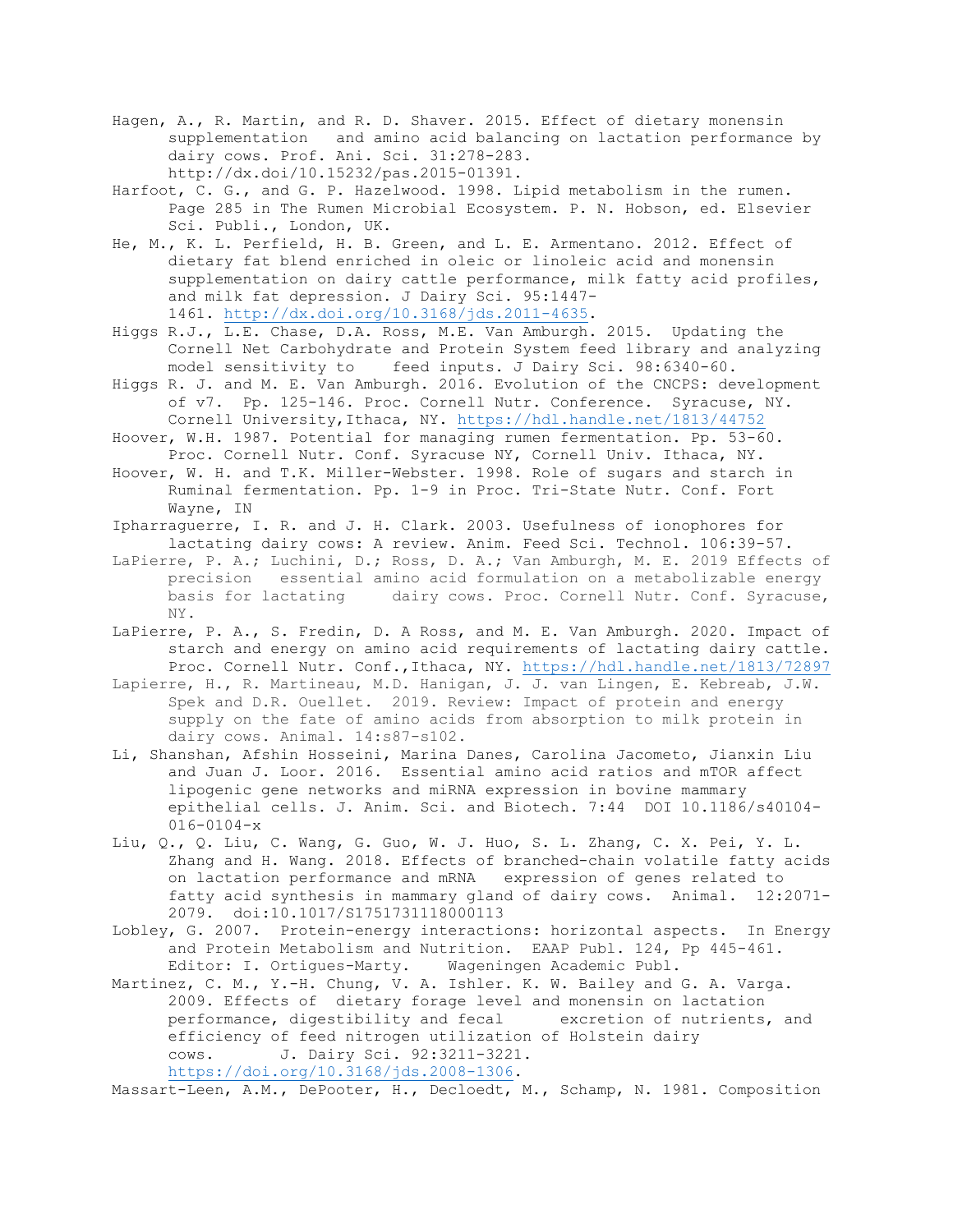and Variability of the branched-chain fatty acid fraction in the milk of goats and cows. Lipids. 16: 286–292.

- Maxin, G. H. Rulquin, and F. Glasser. 2011. Response of milk fat concentration and yield to nutrient supply in dairy cows. Animal. 5:1299-1310.
- McCarthy, M. M., T. Yasui, C. M. Ryan, G. D. Mechor, and T. R. Overton. 2015. Performance of early-lactation dairy cows as affected by dietary starch and Monensin supplementation. J. Dairy Sci. 98:3335-3350. [http://dx.doi.org/10.3168/jds.2014-8820.](http://dx.doi.org/10.3168/jds.2014-8820)
- McCarthy, M. M., T. R. Overton, G. D. Mechor, D. E. Bauman, T. C. Jenkins, and D. V. Nydam. 2018. Short communication: Field study to investigate the associations between herd-level risk factors for milk fat depression and bulk tank milk fat percent in dairy herds feeding monensin. J Dairy Sci. 101:3118-3125. [https://doi.org/10.3168/jds.2017-](https://doi.org/10.3168/jds.2017-13932) [13932.](https://doi.org/10.3168/jds.2017-13932)
- McGuffey, R. K., L. F. Richardson, and J. I. D. Wilkinson. 2001. Ionophores for dairy cattle: Current status and future outlook. J. Dairy Sci. 84:E194-E203.
- Mertens, D. R. 2009.Maximizing forage use by dairy cows. Western Canadian Dairy Seminar. Advances in Dairy Technology. 21:303-319.
- National Research Council. Nutrient Requirements of Dairy Cattle: 2001.<br>National Academies Press; 2001 Feb 9. Press; 2001 Feb 9.
- Nichols, Kelly, André Bannink, Jurgen van Baal and Jan Dijkstra. 2020. Impact of post ruminally infused macronutrients on bovine mammary gland expression of genes involved in fatty acid synthesis, energy metabolism, and protein synthesis measured in RNA isolated from milk fat. J. Anim. Sci and Biotech. 11:53. <https://doi.org/10.1186/s40104-020-00456-z>
- Oba, M., J.M. Lewis, and Z. Zhining. 2015. Effects of ruminal doses of sucrose, lactose, and corn starch on ruminal fermentation and expression of genes in rumen epithelial cells. J. Dairy Sci. 98:586- 594.
- Palmquist, D. L. 2006. Milk Fat: Origin of Fatty Acids and Influence of Nutritional Factors

Thereon. Adv. Dairy Chem. Vol. 2. Lipids. 3rd Ed. Springer.

- Penner, G. B. and M. Oba. Increasing dietary sugar concentration may improve dry matter intake, ruminal fermentation, and production of dairy cows in the postpartum phase of the transition period. J. Dairy Sci. 92:3341-3353.
- Penner, G. B., M.A. Steele, J. R. Aschenbach, and B. W. McBride. 2011. Molecular adaptation of ruminal epithelia to highly fermentable diets.<br>J. Anim. Sci. 89:1108 1119. J. Anim. Sci. 89:1108
- Prange, R.W., C.L. Davis, and J.H. Clark. 1978. Propionate production in the rumen of Holstein steers fed either a control or monensin supplemented diet. J. Anim. Sci. 46:1120-1124.
- Phipps, R. H., J. I. D. Wilkinson, L. J. Jonkert, M. Tarrant, A. K. Jones, and A. Hodge. 2000. Effect of monensin on milk production of Holstein-Friesian dairy cows. J Dairy Sci. 83:2789-2794.
- Poos, M. I., T. L. Hanson, and T. J. Klopfenstein. 1979. Monensin effects on diet digestibility, ruminal bypass and microbial protein synthesis. J. Anim. Sci. 48:1516-1524.<https://doi.org/10.2527/jas1979.4861516x>
- Recktenwald, E. B., D. A. Ross, S. W. Fessenden, C. J. Wall, and M. E. Van Amburgh. 2014. Urea-N recycling in lactating dairy cows fed diets with 2 different levels of dietary crude protein and starch with or without monensin. J Dairy Sci. 97:1611-1622. [http://dx.doi.org/10.3168/jds.2013-7162.](http://dx.doi.org/10.3168/jds.2013-7162)
- Rius, A. G., J. A. D. R. N. Appuhamy, J. Cyriac, D. Kirovski, O. Becvar, J.